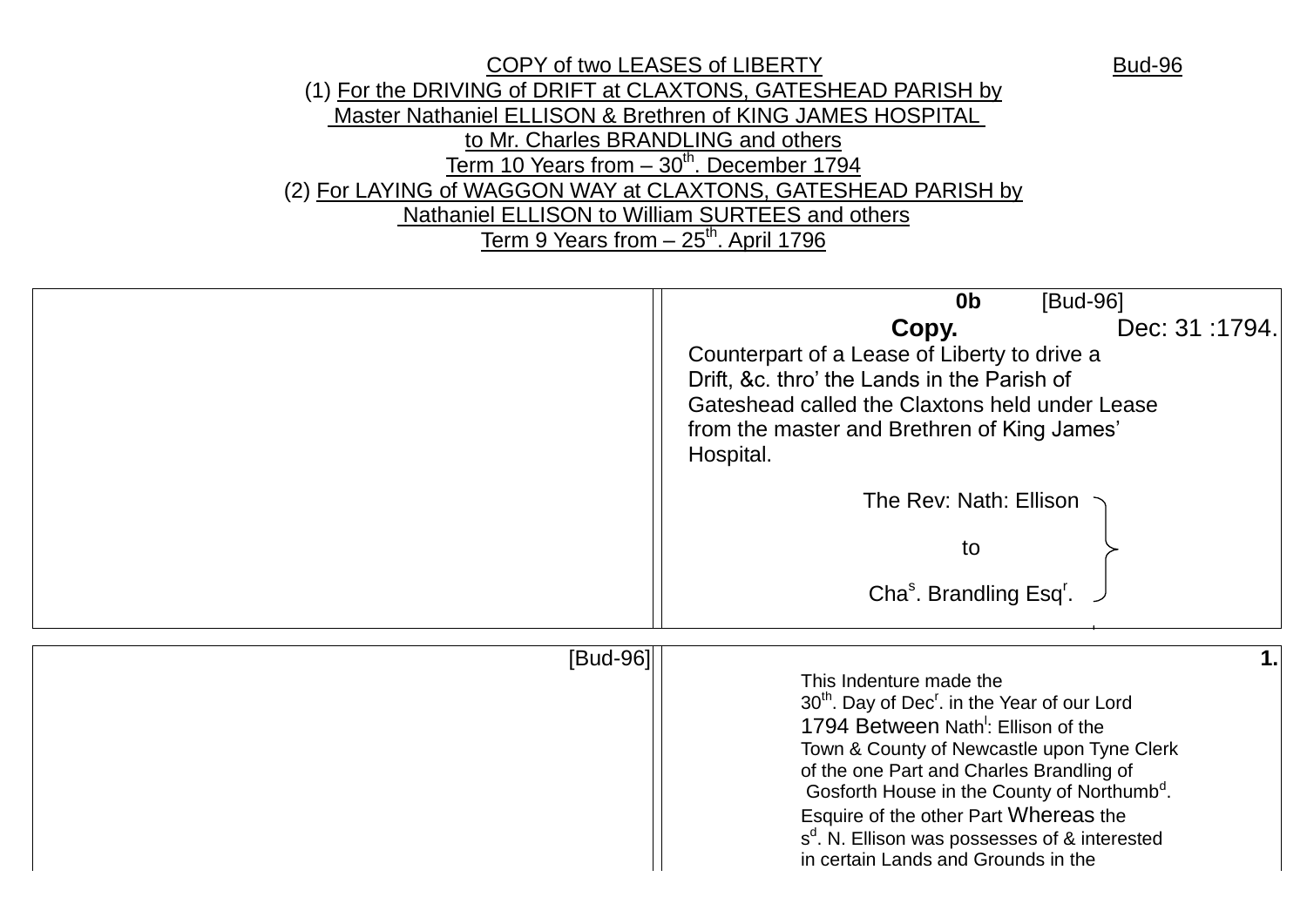|    |                                                                                                                                                                                                                                                                                                                                                                                                                                                                                                                                                                                                                                                                                                                                                                                                                                                                   | Parish of Gateshead in the County of<br>Durham called the Claxtons and the<br>Collieries and coalming Seam and Seams<br>of Coal within and under the same, which<br>(with other Lands Tenements and Here-<br>ditaments) were granted and demised to                                                                                                                                                                                                                                                                                                                                                                                                                                                                                                                                                                                                                                                                                |
|----|-------------------------------------------------------------------------------------------------------------------------------------------------------------------------------------------------------------------------------------------------------------------------------------------------------------------------------------------------------------------------------------------------------------------------------------------------------------------------------------------------------------------------------------------------------------------------------------------------------------------------------------------------------------------------------------------------------------------------------------------------------------------------------------------------------------------------------------------------------------------|------------------------------------------------------------------------------------------------------------------------------------------------------------------------------------------------------------------------------------------------------------------------------------------------------------------------------------------------------------------------------------------------------------------------------------------------------------------------------------------------------------------------------------------------------------------------------------------------------------------------------------------------------------------------------------------------------------------------------------------------------------------------------------------------------------------------------------------------------------------------------------------------------------------------------------|
| 2. | [Bud-96]<br>him in and by an Indenture of Lease<br>bearing Date the 12 <sup>th</sup> . Day of May<br>1790 and made between the Rev. Rob <sup>t</sup> .<br>Thorp, Clerk. A.M. Rector of the<br>Parish Church of Gateshead & Master of<br>King James' Hospital in Gateshead afores <sup>d</sup> .<br>in County Palatine of Durham &<br>the Brethren of the said Hospital of the<br>one Part and the s <sup>d</sup> . Nath <sup>1</sup> : Ellison of<br>the other Part for the Term of 10 Years<br>to commence and be computed from the<br>Date of the said Indent <sup>re</sup> . of Lease And<br>whereas by Ind <sup>re</sup> . of Demise <sup>d</sup> . Bear <sup>g</sup> .<br>Date the 30 <sup>th</sup> . Day of December 1790,<br>and made between Hen: Ellison of Heb-<br>burn in the County of Durham Esq. of the<br>first Part Aubone Surtees Joseph Liddell | 3.<br>John Huntley and Thomas Labourn<br>therein particularly described of the second<br>Part and the said Charles Brandling of<br>the third Part the s <sup>d</sup> . Hen Ellison did<br>for the Considerations therein mentioned grant<br><ratify and="" confirm="" unto=""><br/>demise and to farm lett <b>hand</b> the s<sup>d</sup>. Aubone<br/>Surtees J.L., J.H., &amp; T.L. did demise &amp;<br/>to farm lett ratify and confirm unto the<br/>said Charles Brandling his Exo<sup>rs</sup>. Admors<br/>and Assns. The Use of all that Tyne<br/>Level Drift or Water Course extending<br/>from the River Tyne Southwards to a<br/>Place in a Part of the Lands &amp; Grounds<br/>of the s<sup>d</sup>. H. Ellison particularly described<br/>called the North East Close of Balkfield<br/>to which Place such Drift or Water Course<br/>had been driven or opened by them the<br/>said A.S, J.L., J.H., &amp; T.L.,</ratify> |
| 4. | [Bud-96]<br>and full and free Liberty Power and<br>Authority to make open and rid out and<br>continue the said Drift Southwards through<br>the said Lands and Grounds of the said<br>Hen: Ellison or to drive a new Drift where                                                                                                                                                                                                                                                                                                                                                                                                                                                                                                                                                                                                                                   | 5.<br>divers further Powers Privileges and Autho-<br>rities To hold the same for such Term<br>and under such Rent and Conditions as in<br>the said Lease is reserved and contained<br>And whereas by Indenture of                                                                                                                                                                                                                                                                                                                                                                                                                                                                                                                                                                                                                                                                                                                  |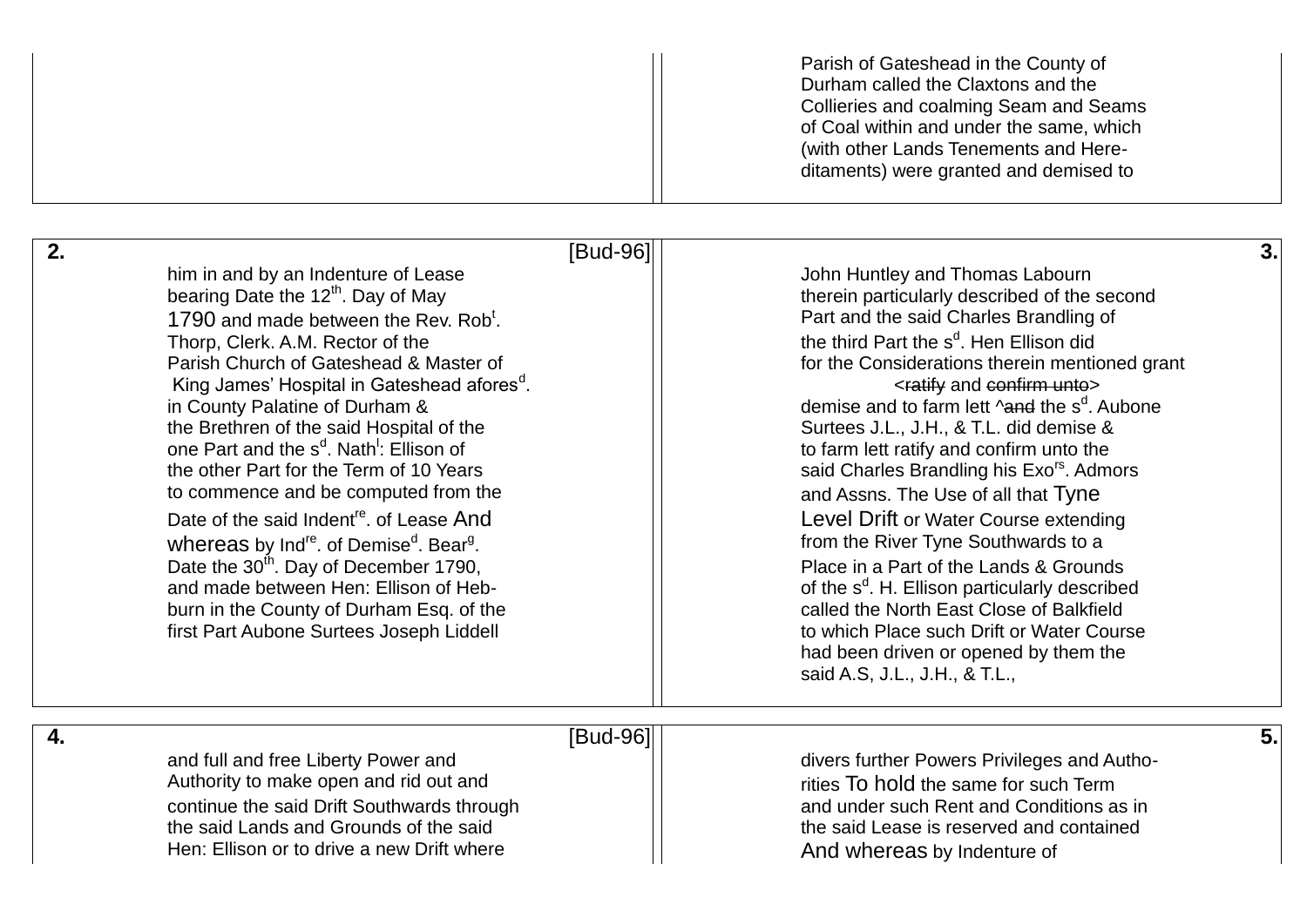as true a Water Level as the nature of **Day of December 1770** and made between the Work would admit unto any other the said N: Ellison of the one Part and the adjoining Lands or Grounds whatever And also full and free Liberty to a contract and after reciting as hereinbefore is recited and use the s<sup>d</sup> conveying in and along the same any example of the Claxtons so demised to the said Water to arise or be produced in the said  $\blacksquare$  N: Ellison as aforesaid did lie so intermixed Lands and Grounds of the s<sup>d</sup> or the Collieries Coalmines or Seams of Coal **H**: Ellison that it might be necessary to other Lands and Grounds Collieries Coal mines or Seams of Coal whatsoever with example of called the Claxtons and therefore that the

**6**

**.** [Bud -96] **7.** 

said Nath<sup>!</sup>: Ellison had on the Proposition  $\overline{\phantom{a}}$  |  $\overline{\phantom{a}}$  of the s of the said Charles Brandling agreed to make the full End and Term and for and during and execute to him his Exors Admors and the whole Term of 10 Years under certain Assns such demise and Grant as therein after was contained upon the Terms and **Covenants Clauses Provisoes and Agreements** subject to the Rents Coven<sup>ts</sup>. and Agree<sup>ts</sup>. thereinafter reserved and expressed The said N: Filison in Pursuance & Performance **tained a Covenant on the Part and Behalf** of the s<sup>d</sup>. Agree<sup>t</sup>. and for and in Conside<sup>n</sup> of the Yearly and other Rents Covenants & Ellison or his Exors Admors or Assns should Agree<sup>ts</sup>. Thereinafter reserved & contained and mould on or before the Expiration of the on the Part of the s<sup>d</sup>. C. Brandling his Exors Admors and Assns did grant demise and to farm let unto the  $s^d$ . C. Brandling  $\qquad \qquad$   $\qquad$  the s his Exors Admors and Assns the several Powers Liberties and Privileges and Authorities hereinafter granted and demised To them at the Cost & Charges of the said hold the same unto the said C. Brandling N. Ellison his Exors Admors or Assns a new his Exors Admors & Assns from the making

the same should be found necessary upon  $\Box$  Demise duly executed bearing Date the 31st s<sup>d</sup>. Charles Brandling of the other Part also after reciting that the lands & Grounds . H. Ellison  $\vert\vert$  with the said Lands and Grounds of the s<sup>d</sup>. within and under the same or any carry and drive the said  $\sim$  then intended Tyne Level Drift through the said Lands and Grounds

> <sup>d</sup>. Indre of Lease now in Recital unto yearly and other Rents and subject to divers – therein reserved and contained And in the said Indre of Lease now in Recital is con-.  $\blacksquare$  of the s<sup>d</sup>. N. Ellison that he the said N: 1<sup>st</sup>. Year of the Term thereby demised apply <sup>d</sup>. R. Thorp and the Brethren of <sup>d</sup>. Hospital called King James' Hospital <sup>d</sup>. R. Thorp should be the Master of – the s<sup>d</sup>. Hospital and obtain from him and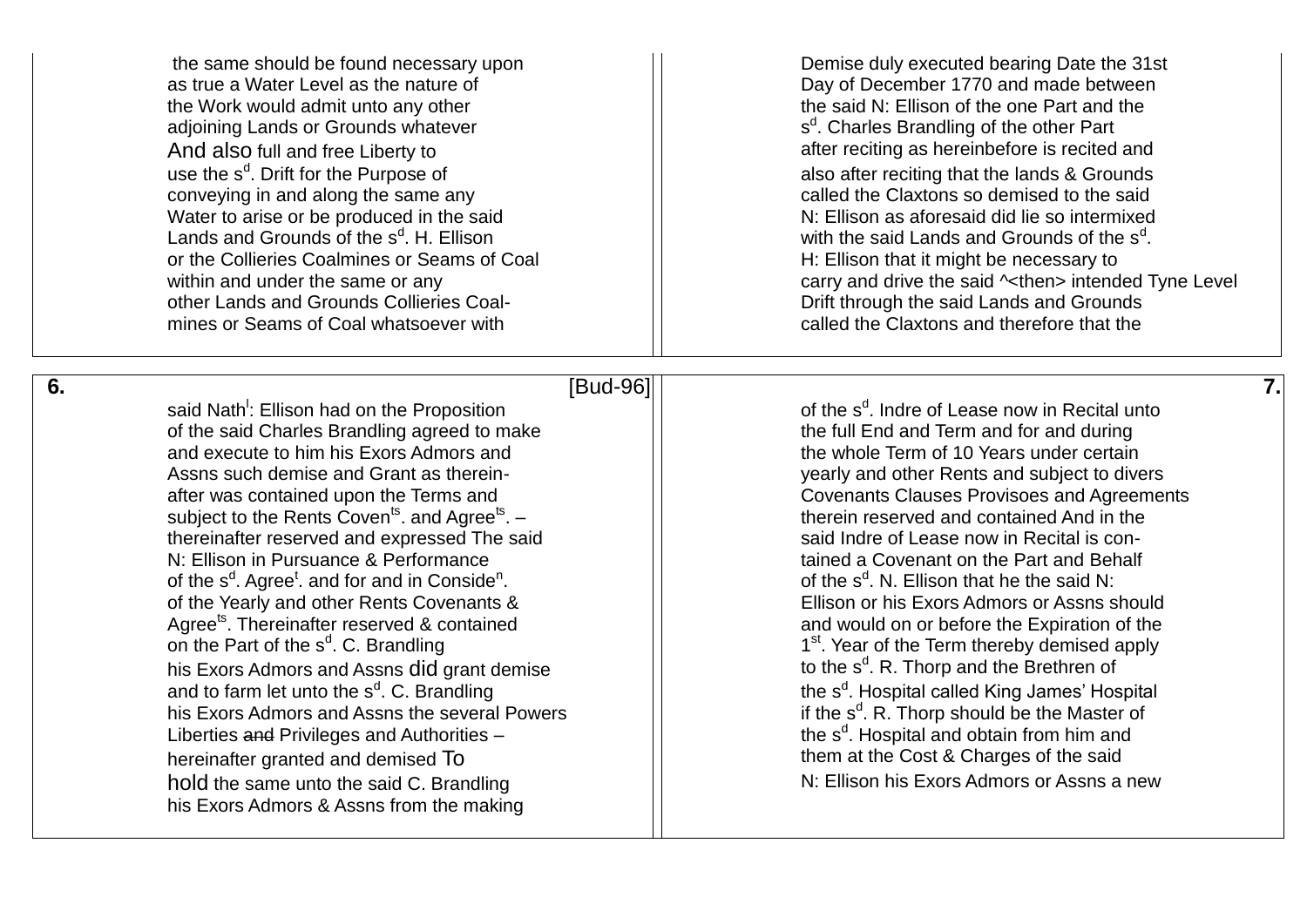| 8.  |                                                                                                                                                                                                                                                                                                                                                                                                                                                                                                                                                                                                                                                                                                                                                                                                                                                                   | [Bud-96] |                                                                                                                                                                                                                                                                                                                                                                                                                                                                                                                                                                                                                                                                                                                                                                                                                                                                                                                                                      | 9.  |
|-----|-------------------------------------------------------------------------------------------------------------------------------------------------------------------------------------------------------------------------------------------------------------------------------------------------------------------------------------------------------------------------------------------------------------------------------------------------------------------------------------------------------------------------------------------------------------------------------------------------------------------------------------------------------------------------------------------------------------------------------------------------------------------------------------------------------------------------------------------------------------------|----------|------------------------------------------------------------------------------------------------------------------------------------------------------------------------------------------------------------------------------------------------------------------------------------------------------------------------------------------------------------------------------------------------------------------------------------------------------------------------------------------------------------------------------------------------------------------------------------------------------------------------------------------------------------------------------------------------------------------------------------------------------------------------------------------------------------------------------------------------------------------------------------------------------------------------------------------------------|-----|
|     | Lease of the $s^d$ . Lands & Grounds called<br>the Claxtons and other the Premises com-<br>prised in the said then subsisting Lease<br>hereinbefore recited for the further Term<br>of 10 Years to commence & be computed<br>from the making of such new Lease and<br>should and would immediately after ob-<br>taining the same upon the Request &<br>at the Cost and Charges of the s <sup>d</sup> . Cha <sup>s</sup> .<br>Brandling his Exors Admors or Assns make<br>and execute to him and them a new Grant<br>and demise of the several Liberties Powers<br>Privileges and Authorities thereby granted<br>and demised upon and subject to the<br>same Provisoes Conditions Covenants and<br>Agreem <sup>ts</sup> . except as therein and hereinafter<br>is mentioned, and for such further Term<br>of Years as the s <sup>d</sup> . N: Ellison his Exors or |          | Admors should such new Lease been<br>abled to grant Provided always &<br>it was by the s <sup>d</sup> . Indre of Lease now in<br>Recited Stipulated declared and agreed that<br>in every new Grant or Demise to be made<br>and granted to the s <sup>d</sup> . Charles Brandling<br>his Exors Admors or Assns by the said<br>N. Ellison pursuant to the Covenant there<br>in before contained for that Purpose, if<br>the same should be so made & granted on<br>or before the 31 <sup>st</sup> . Day of December 1796<br>there should be inserted instead of the<br>Proviso or Covenant therein contained for en-<br>abling the s <sup>d</sup> . Cha <sup>s</sup> . Brandling his Exors Admors<br>or Assns to determine the Term thereby granted<br>a Proviso or Covenant enabling him or them<br>to cease and determine The Term to be<br>granted by each new Lease on the 31 <sup>st</sup> .<br>Day of December 1797 or on the 31 <sup>st</sup> . |     |
| 10. | Day of December in any subsequent Year<br>of each such renewed Term Or if such<br>new Lease to the said Cha <sup>s</sup> . Brandling his<br>Exors Admors or Assns should be made and<br>granted after the said 31 <sup>st</sup> . Day of December<br>1796 a Proviso or Covenant enabling the<br>said Cha <sup>s</sup> . Brandling his Exors Admors<br>or Assns to cease and determine the Term<br>to be granted by each such last mentioned<br>Lease on the 31 <sup>st</sup> . Day of December in<br>any Year of such renewed Term he the s <sup>d</sup> .<br>Cha <sup>s</sup> . Brandling his Exors Admors or Assns<br>in either of such Cases giving 12 Calendar<br>Months Notice in Writing to the s <sup>d</sup> . N:                                                                                                                                         | [Bud-96] | Performance of the said covenant thereinbefore<br>mentioned tohave been contained in the s <sup>d</sup> .<br>last recited Indre of Lease obtained a<br>third renewed Lease of the said Grounds<br>and Premises called the Claxtons which by<br>Indre of the Demised bearing even Date with<br>these Presents and made between the said<br>Robert Thorp Master and the Brethren<br>of the s <sup>d</sup> . Hospital of the one Part and the<br>s <sup>d</sup> . Nath <sup>1</sup> : Ellison on the other Part have<br>been duly granted and demised to the said<br>N: Ellison his Exors Admors & Assns for<br>the Term of 10 Years to commence and be<br>computed from the Making thereof Now                                                                                                                                                                                                                                                         | 11. |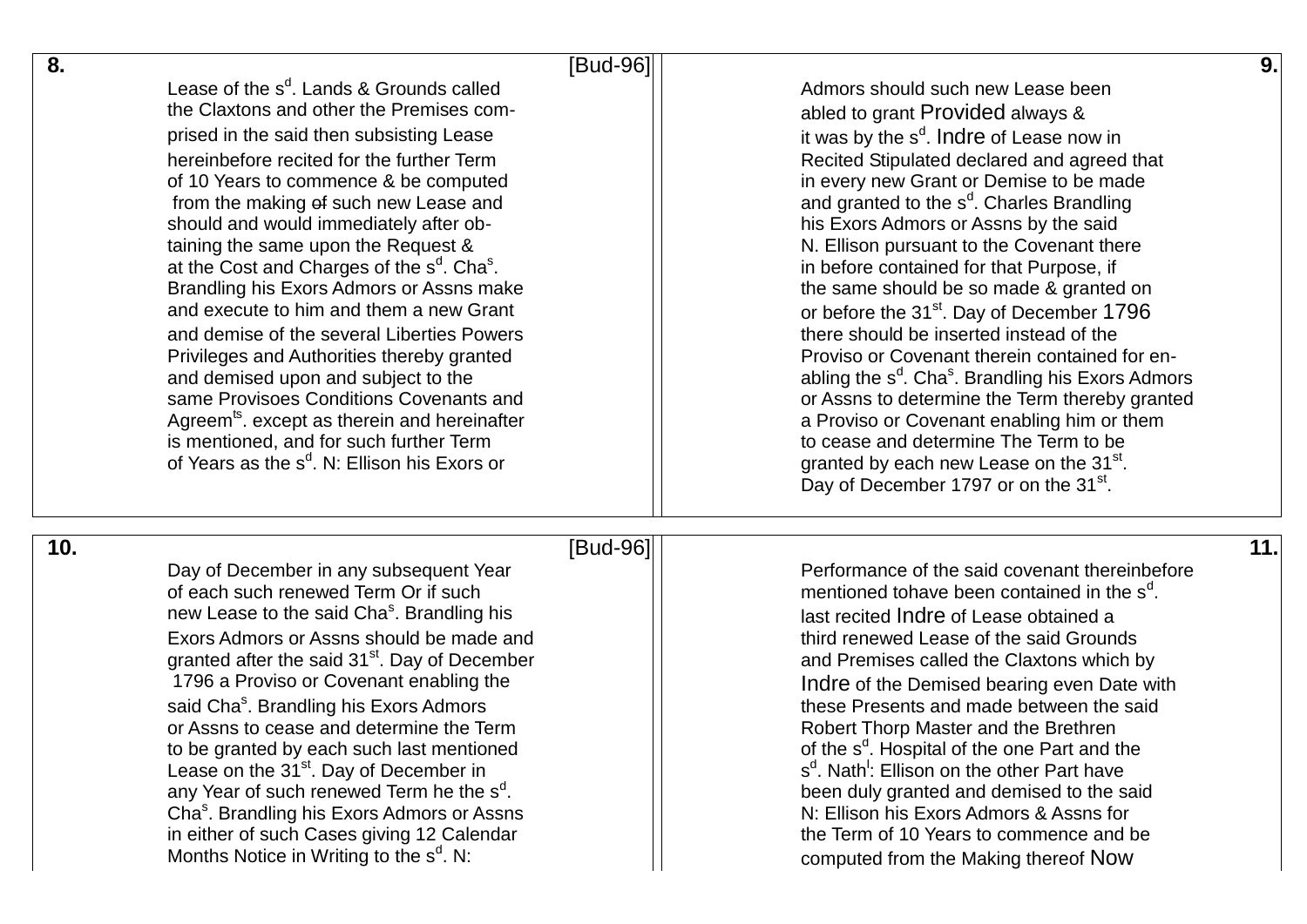|     | Ellison his Exors Admors or Assns of his or<br>their Mind or Desire to cease and determine<br>such Term And whereas the s <sup>d</sup> .<br>N: Ellison hath in Pursuance and Part                                                                                                                                                                                                                                                                                                                                                                                                                                                                                                                                                                                                                                                                                                                                            | this Indre witnesseth that in the said<br>Performance of the said Covenant in the said<br>Indre of Lease last above recited contained<br>on the Part and Behalf of the s <sup>d</sup> . N: Ellison                                                                                                                                                                                                                                                                                                                                                                                                                                                                                                                                                                                                                                                                                                                                                                                                          |     |
|-----|------------------------------------------------------------------------------------------------------------------------------------------------------------------------------------------------------------------------------------------------------------------------------------------------------------------------------------------------------------------------------------------------------------------------------------------------------------------------------------------------------------------------------------------------------------------------------------------------------------------------------------------------------------------------------------------------------------------------------------------------------------------------------------------------------------------------------------------------------------------------------------------------------------------------------|-------------------------------------------------------------------------------------------------------------------------------------------------------------------------------------------------------------------------------------------------------------------------------------------------------------------------------------------------------------------------------------------------------------------------------------------------------------------------------------------------------------------------------------------------------------------------------------------------------------------------------------------------------------------------------------------------------------------------------------------------------------------------------------------------------------------------------------------------------------------------------------------------------------------------------------------------------------------------------------------------------------|-----|
| 12. | [Bud-96]<br>and for and in Consideration of the yearly<br>and other Rents Covenants and Agreem <sup>ts</sup> .<br>hereinafterreserved and contained on the<br>Part of the said Ch: Brandling his ~< Heirs> Exors<br>Admors or Assns and for diverse other good<br>Causes and valuable Considerating there-<br>unto moving He the said N: Ellison hath<br>granted demised and to farm letten and by<br>these Presents Doth demise grant and to farm<br>let unto the s <sup>d</sup> . Cha: Brandling his Exors<br>Admors & Assns full and free Liberty<br>Power and Authority to make and drive<br>open or rid out a Tyne Level Drift or Water<br>Course in and through the Lands & Grounds<br>aforesaid called the Claxtons upon a true<br>Water Level as the Nature of the Work will<br>admit in or as near to the Line or Direction<br>of the old Tyne Level Drift there as can be<br>conveniently done to communicate with | the s <sup>d</sup> . Intended Drift or Water Course in the s <sup>d</sup> .<br>Lands and Grounds of the s <sup>d</sup> . Henry Ellison<br>And also full and free Liberty to use the said<br>Drift or Water Course in the s <sup>d</sup> . Lands and Gnd <sup>s</sup> .<br>so to be made and driven open or rid-out<br>under the Authority of these Presents for<br>the Purpose of conveying in and along the<br>same or any Water to arise or be produced in<br>the said Lands and Grounds called the Claxtons<br>or the s <sup>d</sup> . Lands and Grounds of the s <sup>d</sup> . Hen.<br>Ellison or in the Collieries Coalmines or Seams<br>of Coal within and under the same respec-<br>tively or in other Lands and Grounds Collieries<br>and Coalmines and Seams of Coal what-<br>soever And also full and free Liberty<br>Power and Authority to sink make or open<br>any Staple or Staples Shaft or Shafts with<br>sufficient Ground Room and Heap Room<br>for the Laying and Placing of the Stones | 13. |
| 14. | [Bud-96]<br>Metal Gravel Earth or other Refuse<br>which shall from Time to Time be pro-<br>duced and come forth and out of such<br>Staples ^ <or> and shafts or the said Drift so<br/>intended to be opened or driven or any of<br/>them And also sufficient Wayleave<br/>and Passage to and for him the said Cha<sup>s</sup>.<br/>Brandling his Exors Admors and Assns</or>                                                                                                                                                                                                                                                                                                                                                                                                                                                                                                                                                 | opening out the said Shafts or Staples<br>except and always reserved unto the said<br>N: Ellison his Exors Admors and Assns<br>Full and free Liberty Power & Authority<br>to use the said Drift for all Purposes that<br>may be necessary in and about the Colliery<br>or Coalmines in and under the s <sup>d</sup> . Lands &<br>Grounds called the Claxons provided that                                                                                                                                                                                                                                                                                                                                                                                                                                                                                                                                                                                                                                   | 15. |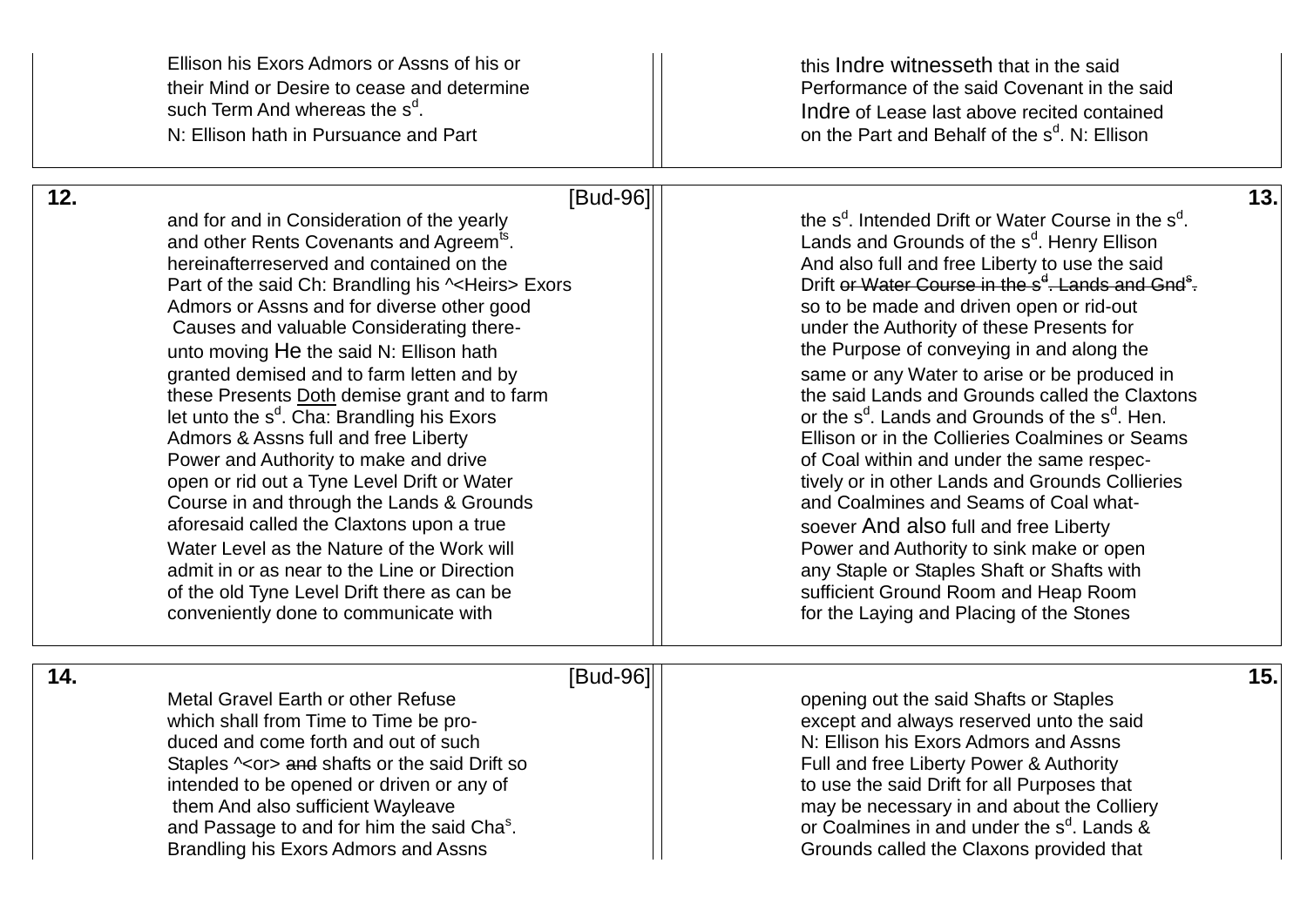and his and their Agents Servants or and interruption is as little Impediment and Interruption is Workmen to and from the same with any  $\left|\begin{array}{ccc} \end{array}\right|$  thereby given to the s<sup>d</sup>. Cha<sup>s</sup>. Brandling hereby given to the s<sup>d</sup>. Chas. Brandling here is a structure of Carriages such Ways to be set Manner of Carriages such Ways to be set out by the said N: Ellison his Exors Admors or Assns And also full Liberty to **may** or Assns And also full Liberty to may or can be To have and to act and do in and upon the  $s^{\text{d}}$ Grounds called the Claxtons whatsoever **and Authority hereinbefore granted & demised** shall be needful and convenient to be done unto the said C: Brandling his Exors Admors in the Making and Driving Opening  $\sim$ or> & Ridding-out the s<sup>d</sup>. Drift or Sinking or

<sup>d</sup>. Cha<sup>s</sup>. Brandling his <sup>d</sup>. Drift as reasonably . Lands &  $|\hspace{.1cm}|$   $\hspace{.1cm}$  hold the s $^{\text{d}}$ . Several Powers Liberties and Assns from the making hereof unto the

### **16 .** [Bud

Full End and Term, and during all the Assns over and above the said certain<br>
whole Term of 10 Years thence next<br>
Wearly Rent of 25 f, yearly and every ensuing and fully to be complete and  $\vert$  Year during the Continuance of the said ended Yielding and paying Term of 10 Years the further Rent of unto the s<sup>d</sup>. Nath Ellison his Exors Admors the s<sup>d</sup>. Term the certain Rent or Sum state of the state of the state of the state of the state of the state of the state of the state of the state of the state of the state of the state of the state of the state of the s of 25 Pounds of Lawful Money of Payments (that is to say) upon the  $30<sup>th</sup>$ . Day of June and 31<sup>st</sup>. Day of Dethereof to be made on the  $30<sup>th</sup>$ . Day of  $\vert$  under the Lands and Grounds under the June next ensuing the Date hereof whe ther the said Powers Liberties or Authori ties hereby granted are exercised or not  $\vert$  Durham now held by him under Lease And also yielding & paying unto **Franchise 1 From the Dean and Chapter of Durham** the s<sup>d</sup>

yearly Rent of 25 £. yearly and every 1<sup>s</sup> .. 3<sup>d</sup>. of like lawful Money for every Ten of or Assns yearly and every Year during and coals that shall be won wrought and vend <sup>d</sup>. Charles Brandling his Exors Ado<sup>r</sup>. <sup>d</sup>. Term from Great Britain by two equal half Yearly **Exercise 1 Collies** henceforth and out of his Freehold Collieries . Coalmines and Seams of Coal situate at - The setting in the s<sup>d</sup>. County of Durham or cember in each Year the first Payment **his Collieries Coalmines or Seams of Coal** Lands and Grounds of over Heworth & - **Alternative County of the S**<sup>d</sup>. County of . Nath: Ellison his Exors Admors or **Example 20** and put of any other collieries  $-$ 

 **18**

**.** [Bud -96] **19.** 

Coalmines  $\sim$ or> and Seams of Coal lying to Upon a fair Streak) the said further Rent the Rise of the said intended Tyne Level Drift or forth or out of any other Colls. The State of the 31<sup>st</sup>. Day of December in every Year lying to the Dip thereof from which any

 $\textsuperscript{s}$  ..  $3^\text{d}$ . per Ten to be paid and payable on <sup>d</sup>. Term by

-96] **17.**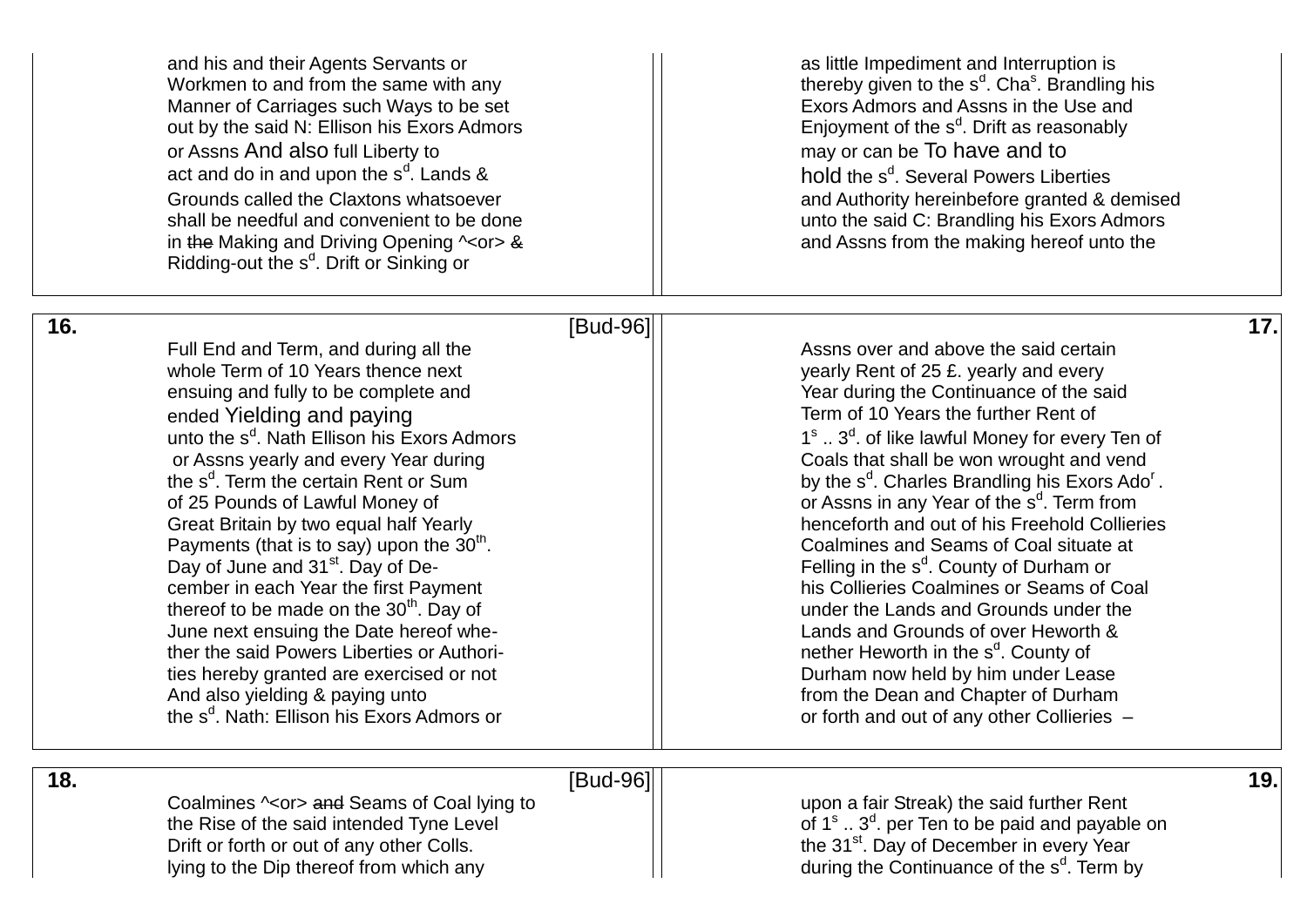Water shall be delivered or conveved into so so much as the Number of Tens of such or Times during the Continuance of the Term hereby granted be won and wrought by the s<sup>d</sup>. Cha<sup>s</sup> by the s<sup>d</sup>. Cha<sup>s</sup>. Brandling his Heirs Exors  $\vert$  claiming under him or them in each Year<br>Admors or Assns or any of them other  $\vert$  ending the 31<sup>st</sup>. Day of December shall a Admors or Assns or any of them other  $\vert\,\vert$  ending the 31<sup>st</sup>. Day of December shall a-Person or Persons claiming under him them or any of Them over and above Quantity of 400 Tens of Coals such Mea the full Number and Quantity of sure as aforesaid free and clear of all Taxes 400 Tens of such Coals from which  $\vert\vert$  cesses and Deductions whatsoever Prothe said certain yearly Rent of 25 £. vided always and upon Condition and it is is hereby intended to be reserved 9 account ing 408 Bolls to each Tens and each sents that if the said yearly and other Rents Boll to contain 30 Winchester Gallons

the said Drift which shall at any Time Coals as aforesaid won wrought and vended <sup>d</sup>. Charles Brandling his Exors Admors or Assns or any other Person or Persons -<sup>d</sup>. yearly - The true Intent and Meaning of these Pre-

-96] **21.** 

 **20**

**.** [Bud and Sums of Money herein before re served or any Part thereof shall be or Parts thereof as shall be distrained to behind or unpaid by the Space of 20 take carry away sell and dispose of until Days next after any of the s<sup>d</sup>. Days where on the same are hereinbefore stipulated and the Costs and Charges of such rear with the Costs and Charges of such to be paid as aforesaid it shall be law full to and for the s<sup>d</sup> Admors or Assns to enter upon and dis train all and every the Stock and strain all and every the Stock and Heirs Exors Admors or Assns And pro-Materials of the s<sup>d</sup>. Cha<sup>s</sup> or of his Heirs Exors Admors & Assns or yearly and other Rents and Sums of him or them as aforesaid that shall the shall thereof shall be behind or unpaid by the be found in and upon the Lands and said Days whereon the same are herein-Grounds of the s<sup>d</sup>. Nath<sup>1</sup> demised to-him as aforesaid and all such Stock and Materials or such Part

 $\begin{array}{c} \text{-} \end{array}$   $\begin{array}{c} \text{ } \end{array}$   $\begin{array}{c} \text{ } \end{array}$  the s<sup>d</sup>. Rents and ^<and> Sums of Money so in Ar-Distress and Sale shall be fully paid & satisfied rendering the Overplus if any there be unto the said C: Brandling his vided also that in Case the said any Person or Persons claiming under Money hereinbefore reserved or any Part before stipulated to be paid as aforesaid it shall and may be lawfull to and for the s<sup>d</sup>. N: Ellison his Exors Admors or Assns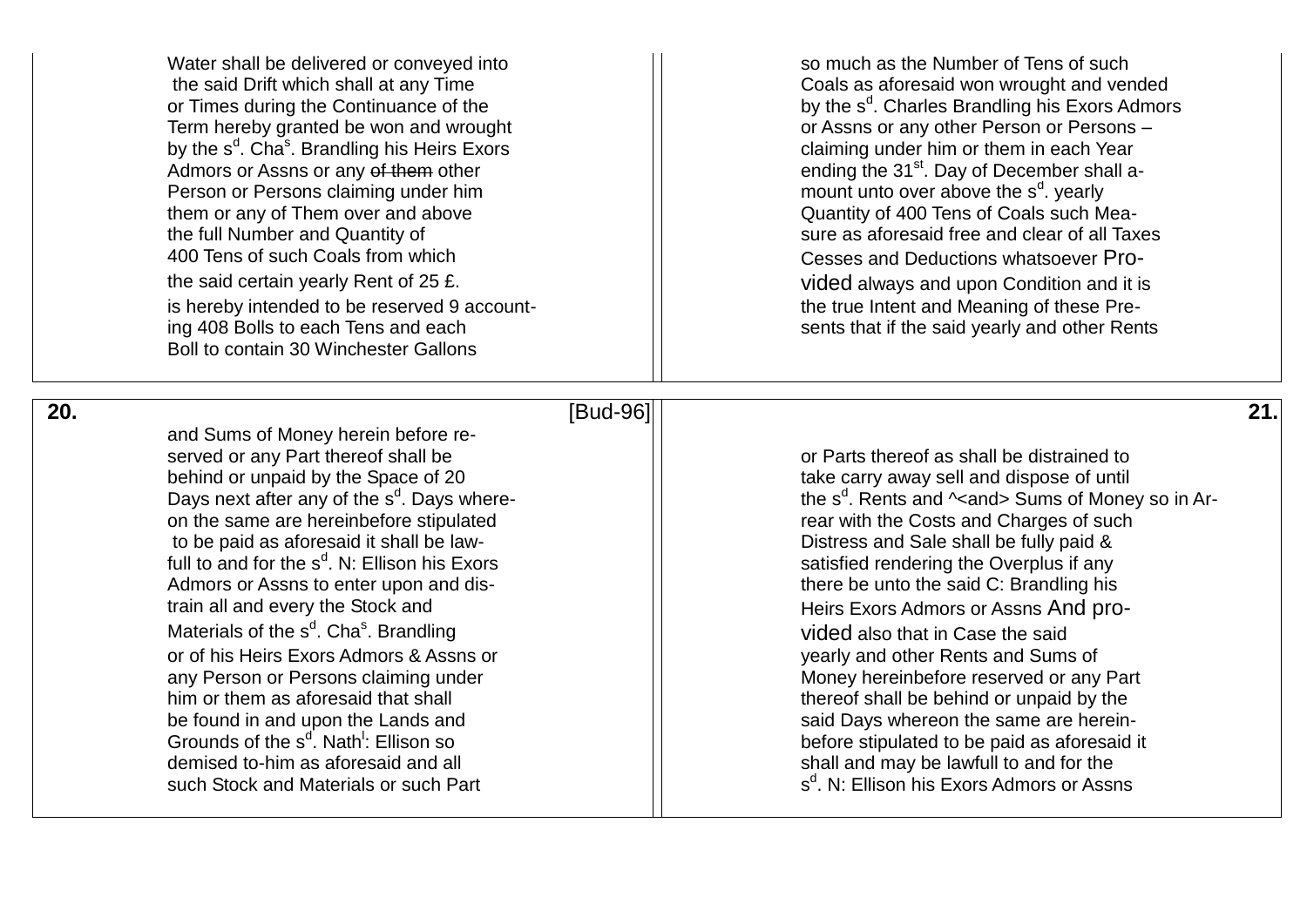| 22. |                                                                                                | [Bud-96] |                                                                                                 | 23. |
|-----|------------------------------------------------------------------------------------------------|----------|-------------------------------------------------------------------------------------------------|-----|
|     | into the said Premises hereby demised                                                          |          | are hereinbefore reserved or any of them                                                        |     |
|     | or any Part or Parts thereof in the                                                            |          | the full yearly Quantity of 400 Tens of                                                         |     |
|     | Name of the whole to re-enter as in his                                                        |          | Coals such Measure as aforesaid then and                                                        |     |
|     | and their former Estate any Thing -                                                            |          | as often as it shall so happen it shall be                                                      |     |
|     | hereinbefore contained to the contrary                                                         |          | lawful for the s <sup>d</sup> . Cha <sup>s</sup> . Brandling his                                |     |
|     | notwithstanding Provided also                                                                  |          | Heirs Exors Admors or Assns in any fol-                                                         |     |
|     | and it is hereby mutually covenant-                                                            |          | lowing Year or Years of the s <sup>d</sup> . Term to                                            |     |
|     | ed declared and agreed by and between                                                          |          | win work and vend forth and out of                                                              |     |
|     | the said N: Ellison & C: Brandling                                                             |          | the said several Collieries Coalmines or                                                        |     |
|     | for themselves and their respective                                                            |          | Seams of Coal so many and such                                                                  |     |
|     | Exors Admors and Assns that if the                                                             |          | Quantities of Coal as in any preceding                                                          |     |
|     | said C: Brandling his Heirs Exors                                                              |          | Year or Years of the s <sup>d</sup> . Term shall                                                |     |
|     | Admors or Assns shall not in any Year                                                          |          | respectively be won wrought & vended                                                            |     |
|     | of the s <sup>d</sup> . Term hereby demised win work                                           |          | short of the s <sup>d</sup> . Yearly Quantity of 400                                            |     |
|     | and vend forth and out of the s <sup>d</sup> . several                                         |          | Tens so as to make up the Deficiency                                                            |     |
|     | <b>Collieries Coalmines and Seams of Coal</b>                                                  |          | of the said certain yearly Rent of 25                                                           |     |
|     | for and in Respect of which the s <sup>d</sup> . Rents                                         |          | Pounds without paying any further                                                               |     |
|     |                                                                                                |          |                                                                                                 |     |
|     |                                                                                                |          |                                                                                                 |     |
| 24. |                                                                                                | [Bud-96] |                                                                                                 | 25. |
|     | Rent or Rents in respect of the Coals                                                          |          | Admors and Assns covenant promise                                                               |     |
|     | so to be won wrought and vended                                                                |          | and agree to and with the s <sup>d</sup> . N: Ellison<br>his Exors Admors and Assns that he the |     |
|     | for the Supplying such Deficiency as<br>aforesaid it being the true Intent of                  |          |                                                                                                 |     |
|     | these Presents that the Number or                                                              |          | said C: Brandling his Heirs Exors Admors<br>or Assns shall and will from Time to                |     |
|     | Quantity of Tens of Coals for which                                                            |          | Time and at all Times during the Con-                                                           |     |
|     | the s <sup>d</sup> . Certain Rent is hereby made pay-                                          |          | tinuance of this Demise well and truely                                                         |     |
|     | able shall be won wrought and vended                                                           |          | pay or cause to be paid unto the said                                                           |     |
|     | forth and out of the s <sup>d</sup> . Collieries Coal-                                         |          | N. Ellison his Exors Admors or Assns the                                                        |     |
|     | mines or Seams of Coal without any                                                             |          | Said yearly and other Rents and Sums                                                            |     |
|     | further or other Rent becoming due or                                                          |          | of Money hereinbefore reserved at the                                                           |     |
|     | payable but it is hereby declared that                                                         |          |                                                                                                 |     |
|     | the Overplus of any preceding Year or                                                          |          | Days and in Manner hereinbefore ap-                                                             |     |
|     | Years shall not come in Aid of or                                                              |          | pointed for payment thereof free from                                                           |     |
|     | supply the Deficiency of any subsequent                                                        |          | from all Taxes Cesses and other De-                                                             |     |
|     | Year or Years And the s <sup>d</sup> . C: Brandling<br>doth hereby for himself his Heirs Exors |          | ductions whatsoever And also<br>shall and will during the Continuance                           |     |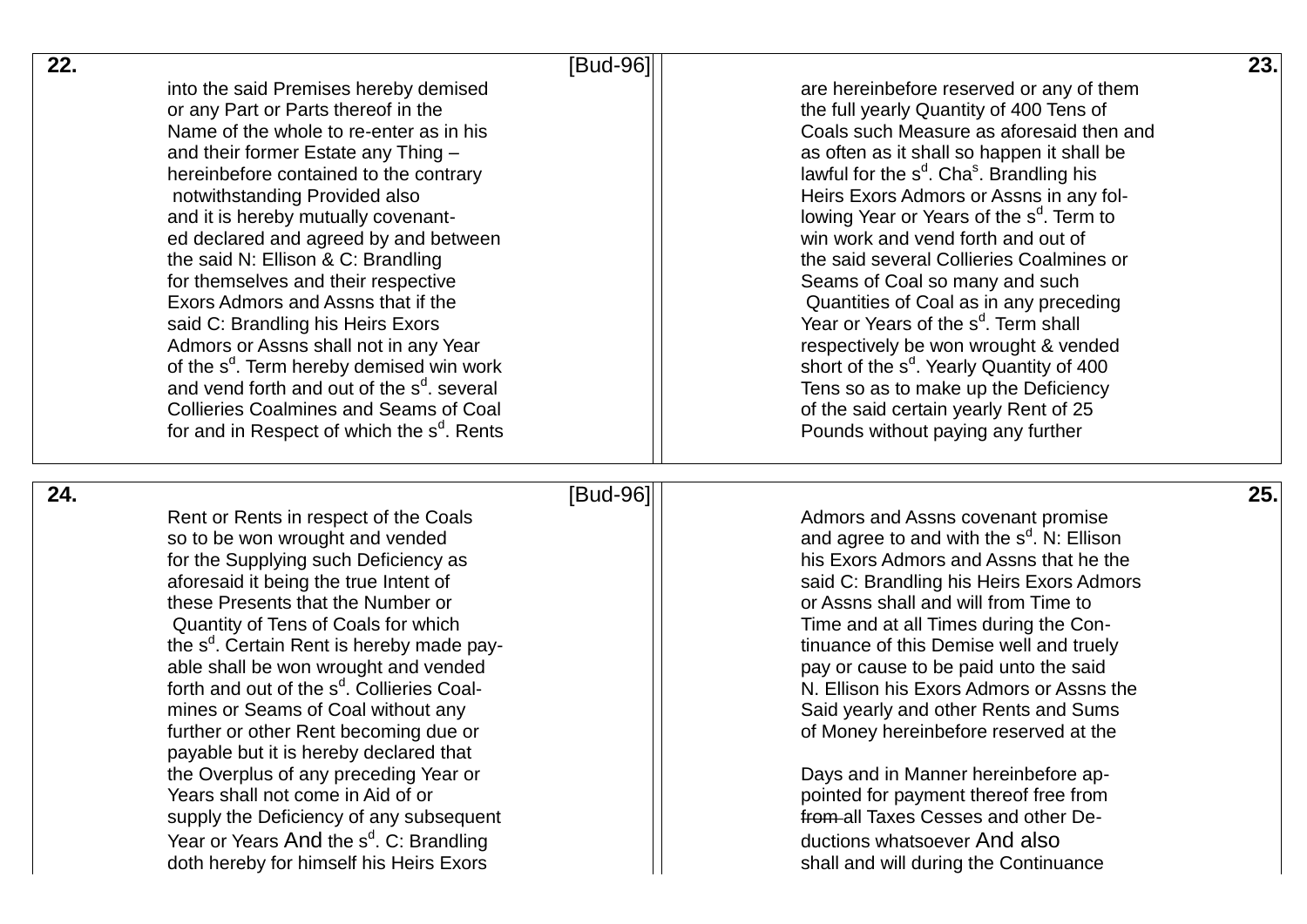| 26. | Days on which the said Rents are<br>appointed to be paid as aforesaid well<br>and truly pay or cause to be paid to<br>the said N: Ellison his Exors Admors or Assns<br>or his or their Tenants or Farmers<br>reasonable Satisfaction for all Damages<br>or Spoil of Ground to be occasioned by<br>the Use or Exercise of all and every or<br>any of the Powers Liberties Privileges<br>and Authorities hereinbefore demised<br>or by Trespasses such Satisfaction to be<br>adjusted and ascertained by two indif-<br>ferent Persons One to be named by the<br>s <sup>d</sup> , N: Ellison his Exors Admors or Assns<br>or his or their Tenants or Farmers and<br>the other by the s <sup>d</sup> . Cha <sup>s</sup> . Brandling his<br>Exors Admors or Assns And in Case of | [Bud-96]<br>their Disagreement by a third Person<br>to be nominated by such two Persons<br>And further that he the s <sup>d</sup> .<br>Ch: Brandling his Heirs Exors Admors<br>or Assns or his or their Agents Staith-<br>men or Servants shall and will keep<br>just and true Accounts of the Number<br>and Quantities of Tens of Coals from Time<br>to Time wrought and vended on Account<br>of which the s <sup>d</sup> . several Rents are herein<br>before reserved And shall and will<br>twice in each Year during the Conti-<br>nuance of the said Term it thereunto<br>requesteed give and deliver gratis unto the<br>said N: Ellison his Exors Admors or Assns<br>a true Copy of such Accounts And also<br>that it shall and may be lawful to &<br>for the said N: Ellison his Exors Admors | 27. |
|-----|-----------------------------------------------------------------------------------------------------------------------------------------------------------------------------------------------------------------------------------------------------------------------------------------------------------------------------------------------------------------------------------------------------------------------------------------------------------------------------------------------------------------------------------------------------------------------------------------------------------------------------------------------------------------------------------------------------------------------------------------------------------------------------|------------------------------------------------------------------------------------------------------------------------------------------------------------------------------------------------------------------------------------------------------------------------------------------------------------------------------------------------------------------------------------------------------------------------------------------------------------------------------------------------------------------------------------------------------------------------------------------------------------------------------------------------------------------------------------------------------------------------------------------------------------------------------------------------------|-----|
| 28. |                                                                                                                                                                                                                                                                                                                                                                                                                                                                                                                                                                                                                                                                                                                                                                             | [Bud-96]                                                                                                                                                                                                                                                                                                                                                                                                                                                                                                                                                                                                                                                                                                                                                                                             | 29. |
|     | or Assns or his or their Agents from<br>Time to Time during the said Term to<br>look into Inspect and peruse the<br>Originals of all the Books of Accounts<br>in Order that he or they may be well<br>informed of the true Quantities of all<br>such Coals to be won wrought & vended<br>by the said Ch: Brandling his Heirs<br>Exors Admors or Assns as aforesaid and<br>for that Purpose to gauge and measure<br>all and every the Waggons or other Car-                                                                                                                                                                                                                                                                                                                  | Powers hereinby demised so as effec-<br>tually to prevent any Cattle falling<br>into the same and also shall and will<br>place and maintain good and sufficient<br>Gates and Rails on any Ways or<br>Roads to be made used by the said<br>Cha: Brandling his Exors Admors or<br>Assns under the Authority of these<br>Presents so as to prevent any Cattle<br>trespassing on any of the Lands or<br>Grounds adjoining And further                                                                                                                                                                                                                                                                                                                                                                    |     |
|     | riages to be used or employed in convoy-                                                                                                                                                                                                                                                                                                                                                                                                                                                                                                                                                                                                                                                                                                                                    | that he or they shall within the Space                                                                                                                                                                                                                                                                                                                                                                                                                                                                                                                                                                                                                                                                                                                                                               |     |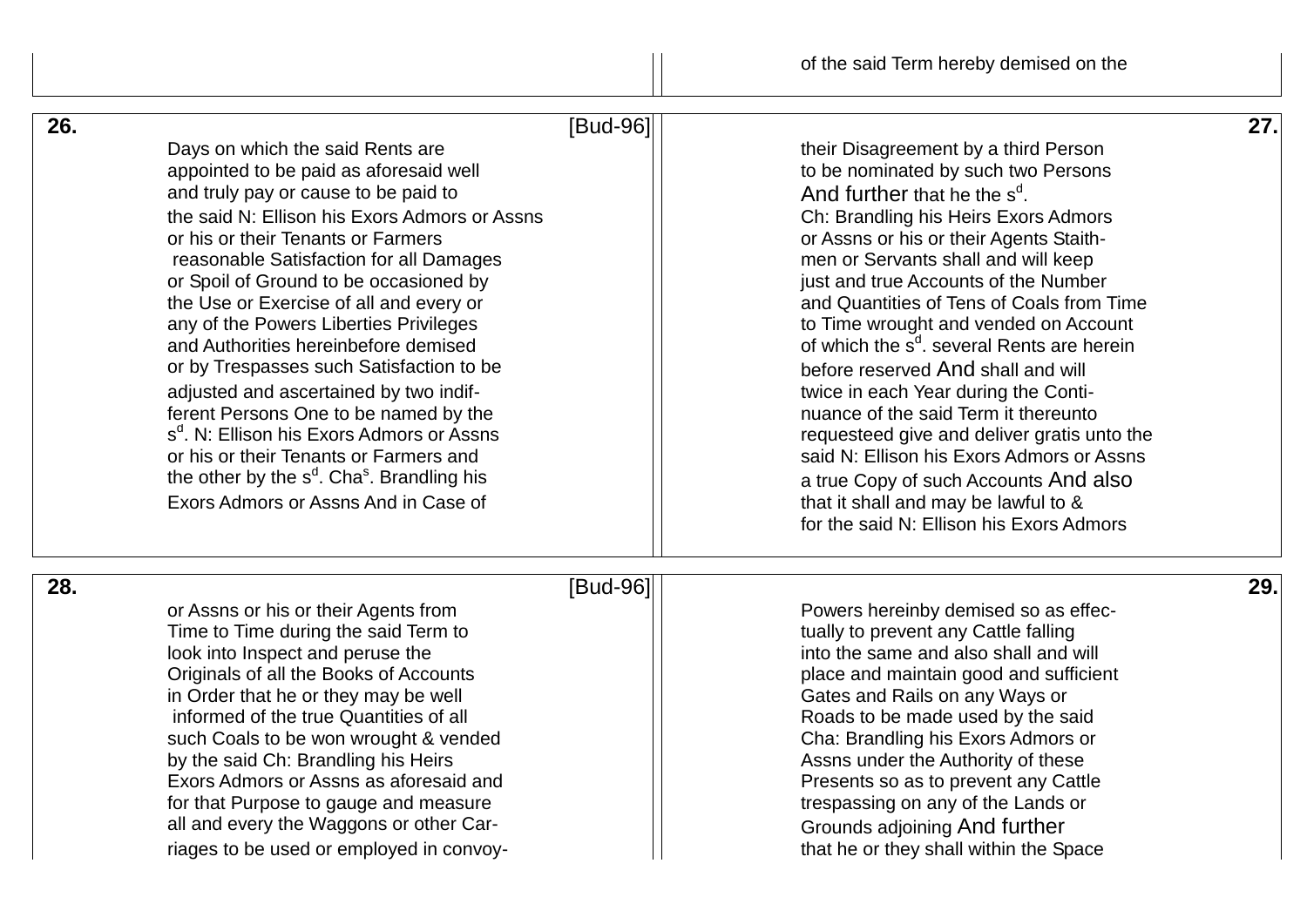| ing such Coals And further that<br>the said Charles Brandling his Exors<br>Admors or Assns shall and will du-<br>ring the said Term well and sufficient<br>by fence and rail about all such Shafts<br>or Staples as shall be made or opened<br>by or them in Pursuance of the                                                                                                                                                                                                                                                                                                                                                                                                                                                                                                    |          | of 6 Calendar Months next after the<br>End or other sooner Determination of<br>the Term hereby granted level and<br>make fit for Ploughing all such Ground<br>as shall have been used by the said Cha:<br>Brandling his Exors Admors or Assns                                                                                                                                                                                                                                                                                                                                                                                                                                                                                                                                                                                                                                       |
|----------------------------------------------------------------------------------------------------------------------------------------------------------------------------------------------------------------------------------------------------------------------------------------------------------------------------------------------------------------------------------------------------------------------------------------------------------------------------------------------------------------------------------------------------------------------------------------------------------------------------------------------------------------------------------------------------------------------------------------------------------------------------------|----------|-------------------------------------------------------------------------------------------------------------------------------------------------------------------------------------------------------------------------------------------------------------------------------------------------------------------------------------------------------------------------------------------------------------------------------------------------------------------------------------------------------------------------------------------------------------------------------------------------------------------------------------------------------------------------------------------------------------------------------------------------------------------------------------------------------------------------------------------------------------------------------------|
| 30.<br>in the Exercise or Enjoyment of any of<br>the Powers or Liberties hereby granted<br>And further that the said<br><b>Charles Brandling his Exors Admors</b><br>or Assns in Case he or they shall<br>proceed under the Powers and Autho-<br>rities hereby granted to open out the<br>said old Drift or drive the said new<br>Drift open and drive the same respec-<br>tively fairly and orderly and according<br>to the best and most approved Manner<br>of opening or driving Water-level Drifts<br>and as the Nature of the Case will<br>admit And shall not deviate from the<br>Line $\sim$ or $\rightarrow$ of Direction of the said old Drift<br>further than is necessary for the Pur-<br>pose of preserving the true Tyne Level<br>And shall and will drive the same | [Bud-96] | 31.<br>at least 2 Feet below the Thill of<br>the upper Main Coal And further<br>to the End that the said N: Ellison<br>his Exors Admors & Assns may be the<br>better satisfied of the fair and regular<br>opening out the said old Drift or dri-<br>ving the new Drift it shall and may<br>be lawful to and for the said N: Ellison<br>his Exors Admors and Assns or his or<br>their Viewer or Viewers or any other Person<br>or Persons by him or them appointed at any<br>Time or Times during the Continuance of<br>this Demise at his or their Will & Pleasure<br>to descend all or any the Staples in the<br>Lands and Grounds so granted & demised to<br>the s <sup>d</sup> . Nath: Ellison as aforesaid that shall<br>be made or opened by the s <sup>d</sup> . Cha: Brandling<br>his Exors Admors or Assns and in so doing<br>to use all and every the Ropes Gins, Engines, |

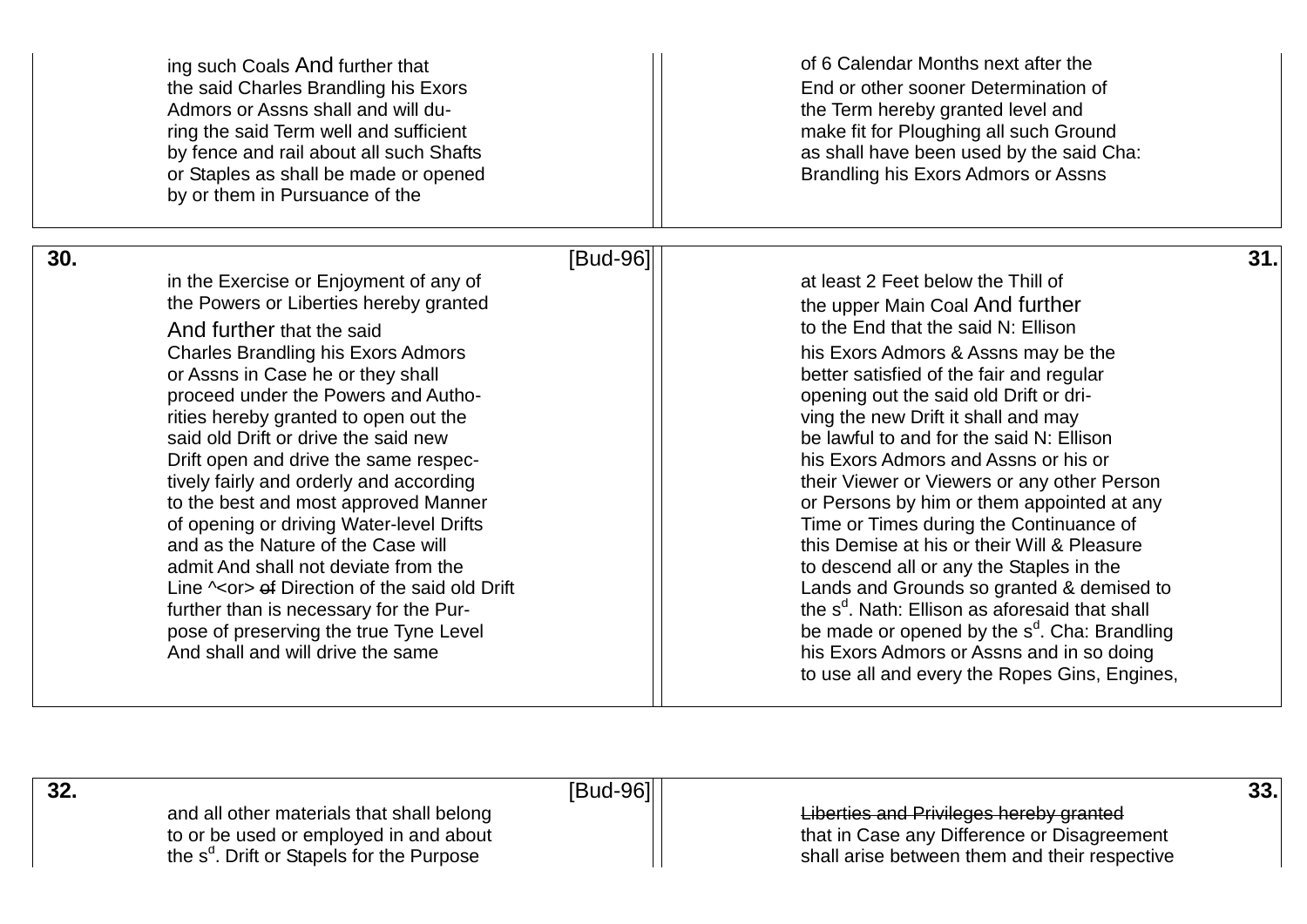said Drift and Staples and by the like said Drift of driving the said intended Drift or the Ways and Means to ascend thereout and Exercise or Enjoyment of any of the Liberties shall and may have the Assistance of the and Privileges hereby granted and demised Workmen employed by the  $s<sup>d</sup>$ . Cha: Brandling his Exors Admors or Assns to view inspect and survey the said Drift and Staples & to by two indifferent Persons competently skilled be informed of the due and regular Course **in Course in Working Collieries One of which Person** of prosecuting or driving the same – to be nominated by the said N: Ellison his Provided always and it is here Exors Admors or Assns and the other by the Exors Admors or Assns and the other by the by declared and agreed by and between the Exors Admors or by declared and agreed by and between the said Parties to these Presents for themselves Assume Assns and in Case such two Persons cannot and their respective Exors Admors & Assns and their respective Exors Admors & Assns respecting the Mode of Driving the said intended Drift  $\vert$   $\vert$  that the said Matter in Difference shall or the Excercise or Enjoyment of any of the bearch be referred to and finally determined by a

of Viewing the State and Condition of the Exors Admors and Assns respecting the Mode that then and in such Case such Difference and Disagreement shall be referred to & settled

# **34.** [Bud-96] **35.**

by the said two Persons originally ap-<br>  $\Box$  Exors Admors or Assns at his or their usual pointed Arbitrators as aforesaid And **Place of abode Then and in such Case on** provided also and it is hereby  $\vert$  the 31<sup>st</sup>. Day of December next after such declared and agreed by and between the Notice given or left as aforesaid and upon said Parties to these Presents that if  $\vert$  Payment or lawful Tender of all Rents then the said C: Brandling his Exors Admors and due and upon Performance of all & every or Assns shall be aminded<sup> $\sim$ </sup>or and desirous to the Covenants & Agreements herein contained surrender and give up all the Premises hereby demised and the Term of Years There **Brandling his Heirs Exors Admors or Assns** of granted on the 31<sup>st</sup>. Day of December in and per-The Year of our Lord 1797 or on the  $31<sup>st</sup>$ . Day of December in any subsequent Year of  $\vert$   $\vert$  the Term hereby granted and every Covenant Presents shall thenceforth cease & determine except such Covenants Stipulations and and of such his or their Desire shall & Agreements as are intended to be fulfilled & do give or leave 12 Calendar Months performed at or after the Expiration or other Notice in Writing under his or their Hand solution of the said Term and solution of the said Term and

third Person to be nominated & appointed **or the said Nath:** Ellison his on the Part and Behalf of the s<sup>d</sup>. Charles . formed this present Indenture of Lease and the said Term hereby demised and that these Matter and Thing  $\sim$  therein> Contained (other than and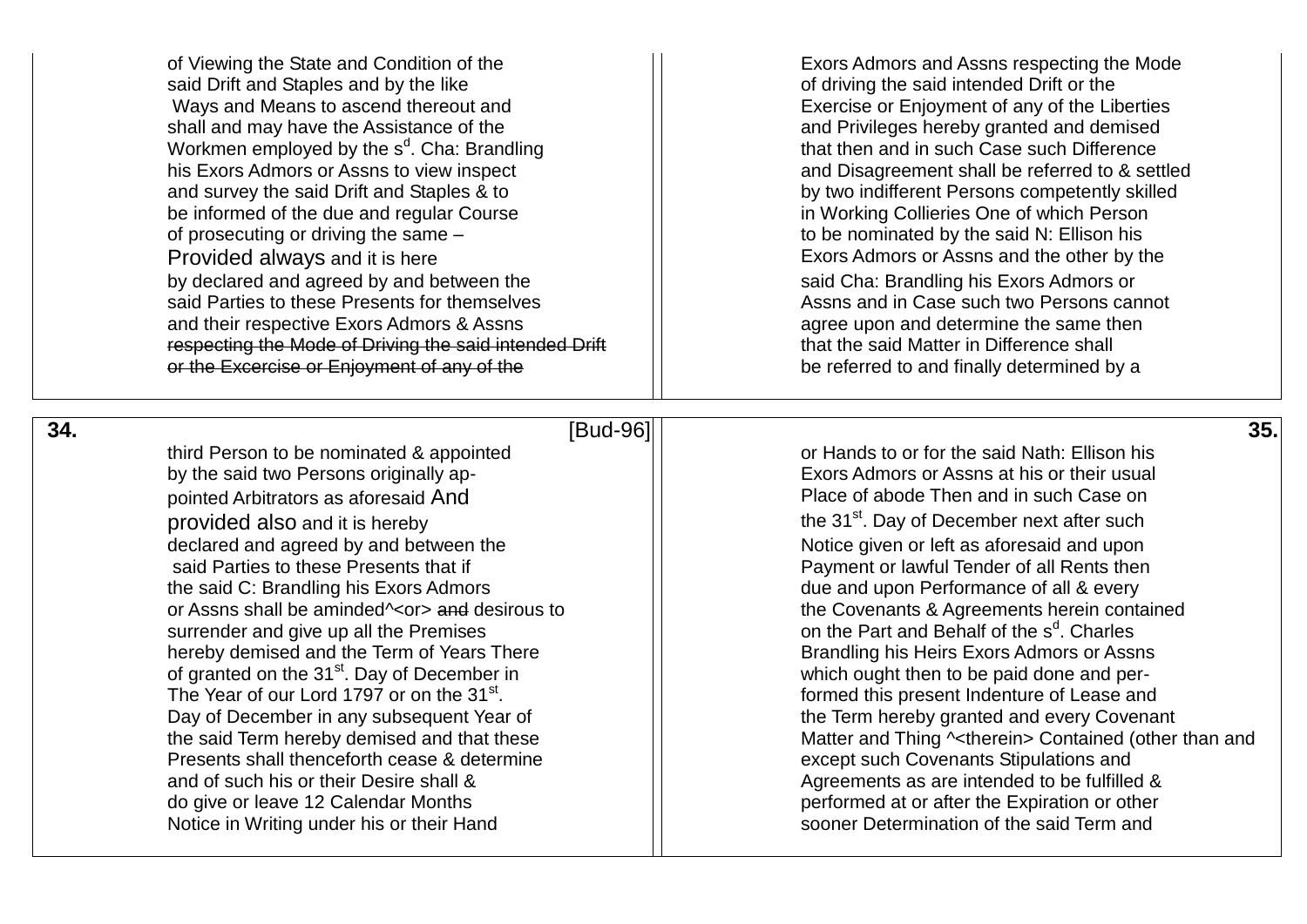| 36.                                                       | [Bud-96]                                             | 37. |
|-----------------------------------------------------------|------------------------------------------------------|-----|
| without Prejudice thereto) shall cease and                | much as may be such Water from falling               |     |
| determine and be utterly void and of no                   | down to the Dip of the said Drift and                |     |
| Effect And the said N: Ellison for himself                | shall not nor will not at any Time or                |     |
| his Exors Admors & Assns doth covenant                    | Times during the Continuance of this -               |     |
| promise and agree to and with the said                    | Demise wilfully do or cause to be done               |     |
| C: Brandling his Exors Admors and Assns                   | any Act or Thing whatsoever which shall              |     |
| that in Case he the said N: Ellison his Exors             | Damage or prejudice the said Drift or pre-           |     |
| Admors or Assns shall at any Time during                  | vent the Water from passing along the same           |     |
| the Continuance of the said Term Demise                   | And further that he the $s^d$ . N: Ellison his       |     |
| win or work the Mines or Seams of Coal                    | Exors Admors or Assns shall and will on              |     |
| lying within and under the said lands                     | or before the 31 <sup>st</sup> . Day of December now |     |
| and Grounds called the Claxtons he $\wedge$ <or> and</or> | next following and so yearly & every Year            |     |
| they shall and will deliver or cause to                   | on or before the 31 <sup>st</sup> . Day of December  |     |
| be delivered all the Water that shall be                  | in each following Year until the Year                |     |
| drawn by the Winning or Working such                      | 1800 (if the said Robert Throp shall so              |     |
| last mentioned Mines or Seams of Coal                     | long live and continue Master of the                 |     |
| into the said Drift or into some other                    | said Hospital) apply to the said Master              |     |
| Tyne Level Drift so as to prevent as                      |                                                      |     |
| 38.                                                       | [Bud-96]                                             | 39. |
| and Brethren of the said Hospital &                       | to the same Provisoes Covenants Considerations       |     |
| obtain from him and them at the Costs                     | and Agreements and for such other                    |     |
| and Charges of the said N: Ellison                        | Term of Years as the said N: Ellison his             |     |
| his Exors Admors or Assns a new Lease                     | Exors Admors or Assns shall under every              |     |
| of the said Lands and Grounds called                      | new Lease be enabled to grant so as that             |     |
| the Claxtons and other the Premises &                     | the said Charles Brandling his Exors Admors          |     |
| comprised in the said now subsisting                      | or Assns shall and may if he or they shall           |     |
| Lease for the further Term of 10 Years                    | desire the same have are exercise & enjoy all        |     |
| to commence and computed from the                         | and every the Liberties Powers Privileges            |     |
| Making of each such new Lease And                         | and Authorities hereby demised for the               |     |
| shall and will immediately after obtain-                  | whole and full Term of 20 Years to com-              |     |
| ing every such new Lease upon the Re-                     | mence and be computed from the Date of               |     |
| quest and at the Costs & Charges of the                   | the first Lease granted thereof by the said          |     |
| said Charles Brandling his Exors Admors                   | N: Ellison as hereinbefore is recited Pro-           |     |
| or Assns make and execute to him and them                 | vided always nevertheless and it is $-$              |     |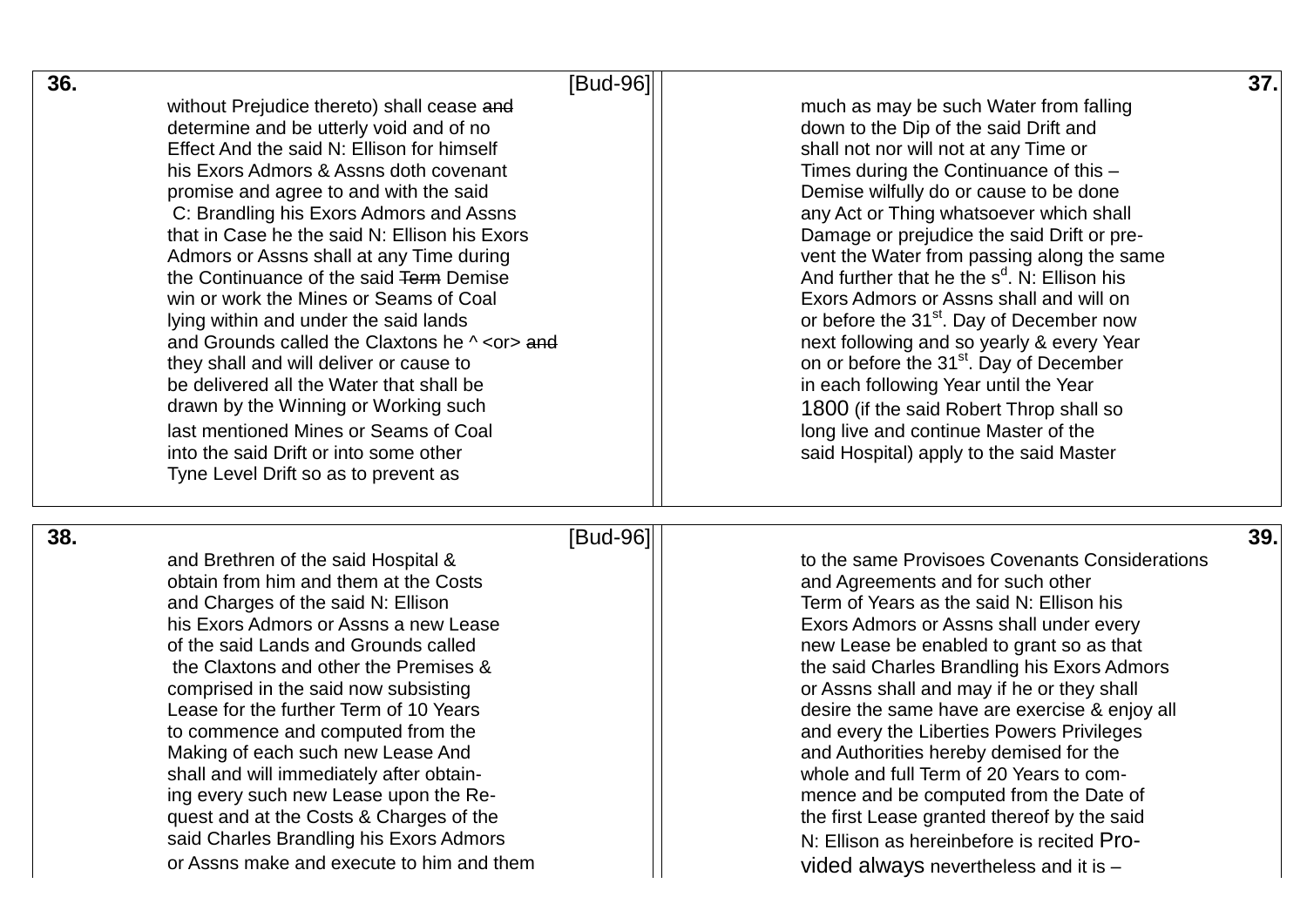hereby granted upon & subject **the said Charles Brandling his Exors Admors** 

a new Grant and Demise of the several  $\vert\vert$  hereby declared and agreed that in every new Liberties Powers Privileges and Authorities Grant Or Demise to be made and granted to

| 40. |                                                                                                    | [Bud-96] |                                                                                                | 41. |
|-----|----------------------------------------------------------------------------------------------------|----------|------------------------------------------------------------------------------------------------|-----|
|     | or Assns by the said N: Ellison his Exors                                                          |          | Writing to the said N: Ellison or his                                                          |     |
|     | Admors or Assns pursuant to the Cove-<br>nant hereinbefore contained for that                      |          | Exors Admors or Assns of his or their Mind<br>or Desire to cease and determine such            |     |
|     | Purpose from and after the 31 <sup>st</sup> . Day                                                  |          | Term And whereas it is intended                                                                |     |
|     | of December 1796 there shall be in-                                                                |          | by the said Parties to these Presents that                                                     |     |
|     | serted instead of the Proviso or Covenant                                                          |          | if any Time or Times after the Expiration                                                      |     |
|     | hereincontained for enabling the said Cha:                                                         |          | or other sooner Determination of the said                                                      |     |
|     | Brandling his Exors Admors or Assns                                                                |          | Term hereinbefore granted any Collieries                                                       |     |
|     | to determine the Term hereby granted a                                                             |          | & Coalmines or Seams of Coal whatsoever                                                        |     |
|     | Proviso or Covenant enabling the said                                                              |          | lying to the Rise of the said intended                                                         |     |
|     | Cha <sup>s</sup> . Brandling his Exors Admors or Assns                                             |          | Tyne Level Drift whether the same shall                                                        |     |
|     | to cease and determine the Term to be                                                              |          | be won and wrought by Means of the                                                             |     |
|     | granted by each such new Lease on                                                                  |          | said Drift or not or lying to the Dip                                                          |     |
|     | the 31 <sup>st</sup> . Day of December in any<br>Year of such renewed Term he the s <sup>d</sup> . |          | thereof from from which any Water shall                                                        |     |
|     | Cha <sup>s</sup> . Brandling his Exors Admors or Assns                                             |          | be delivered or conveyed into the said in-<br>tended Tyne Level Drift (other than and          |     |
|     | giving 12 Calendar Months Notice in                                                                |          | except the said Charles Brandlings' aforesaid                                                  |     |
|     |                                                                                                    |          |                                                                                                |     |
| 42. |                                                                                                    | [Bud-96] |                                                                                                | 43. |
|     | Leasehold and Freehold Collieries)                                                                 |          | Title under him or them Now                                                                    |     |
|     | shall be won and wrought by the                                                                    |          | this Indenture further wit-                                                                    |     |
|     | said Ch: Brandling his Heirs Exors                                                                 |          | nesseth that in pursuance of such In-                                                          |     |
|     | Admors or Assns or any Person or                                                                   |          | tention he the s <sup>d</sup> . Chas. Brandling for                                            |     |
|     | Persons claiming under him or them                                                                 |          | himself his Heirs Exors Admors and Assns                                                       |     |
|     | or any of them that he the said Cha <sup>s</sup> .                                                 |          | doth hereby covenant promise and agree                                                         |     |
|     | Brandling his Heirs Exors Admors or                                                                |          | to and with the said Nath <sup>1</sup> : Ellison his<br>Exors Admors or Assns that he the said |     |
|     | Assns should pay or cause to be paid<br>to the said Nath: Ellison his Exors Admors                 |          | Ch: Brandling his heirs Exors Admors                                                           |     |
|     | or Assns in Case he or they shall be                                                               |          | or Assns shall and will in Case of the s <sup>d</sup> .                                        |     |
|     | then interested in the said Lands and                                                              |          | Events happening well and truly pay or                                                         |     |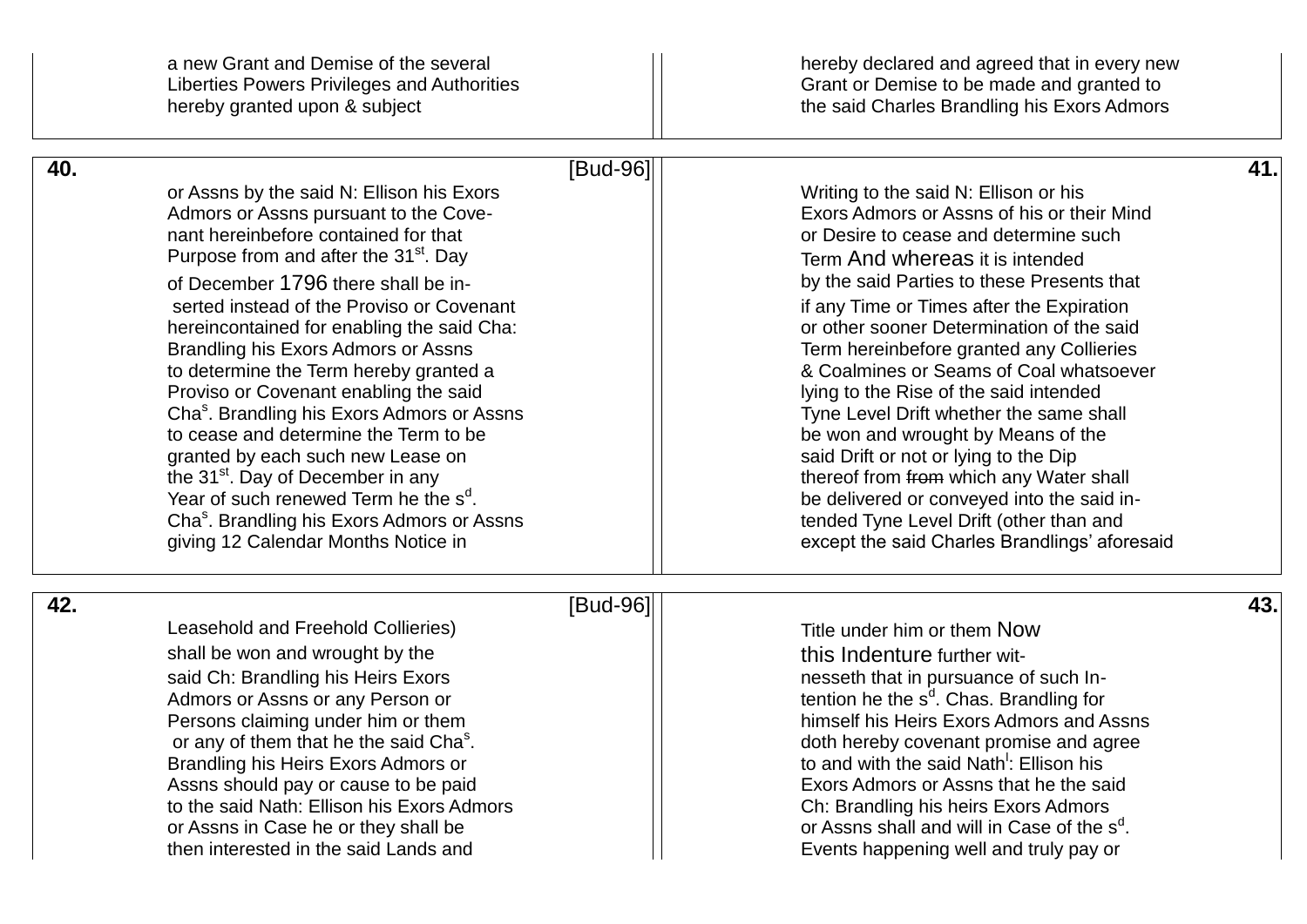Grounds called the Claxtons but not **cause to be paid unto the said Nathaniel** otherwise the Rent or Sum of 1<sup>s</sup> .. 3<sup>d</sup> otherwise the Rent or Sum of 1<sup>s</sup> .. 3<sup>d</sup>. Clear Ellison his Exors Admors or Assns Provi-<br>
of all deductions as aforesaid for every ellison by the or they shall be then interested Ten of Coals such Measure as aforesaid in the said Lands and Grounds called the to be won wrought and vended by the  $s<sup>d</sup>$ . Charles Brandling his Exors Admors or Assns or any other Person or Persons claiming

ded he or they shall be then interested Claxtons and for so long Time as he or they<br>shall continue to be interested therein the

| 44. |                                                         | [Bud-96] |                                                 | 45. |
|-----|---------------------------------------------------------|----------|-------------------------------------------------|-----|
|     | Rent or Sum of $4^{\circ}$ $3^{\circ}$ . of like lawful |          | his Exors Admors or Assns shall at              |     |
|     | Money for every Ten of Coals such                       |          | any Time Stop up the Drift in the               |     |
|     | Measure as aforesaid to be won                          |          | Lands and Grounds of the s <sup>d</sup> . Henry |     |
|     | wrought and vended by the said                          |          | Ellison with which the said Drift to            |     |
|     | Brandling his Exors Admors or                           |          | be driven or opened out under the Autho-        |     |
|     | Assns or such other Person or Persons                   |          | rity of these Presents is intended to com-      |     |
|     | as aforesaid forth and out of the s <sup>d</sup> .      |          | municate by a Frame Dam or Frame                |     |
|     | last mentioned Collieries & Coalmines                   |          | Dams or otherwise so as effectually to          |     |
|     | yearly on the 31 <sup>st</sup> . Day of December        |          | prevent the Water from passing into the         |     |
|     | in every Year free from all Deductions as               |          | same from any adjoining Colliery or             |     |
|     | aforesaid the first Payment thereof to                  |          | Coalmines lying to the Rise or Dip of           |     |
|     | begin and be made on the 31 <sup>st</sup> . Day         |          | the said Drift that then and in such            |     |
|     | of December which shall first happen                    |          | Case and from thenceforth the said last         |     |
|     | next after the said Collieries or Coalmines             |          | mentioned hereinbefore reserved Rent            |     |
|     | shall have begun to be won & wrought                    |          | shall cease determine and not be paid           |     |
|     | as aforesaid Provided always                            |          | In Witness whereof the said Parties             |     |
|     | that in Case the said Henry Ellison                     |          | to these Presents have hereunto set             |     |

| 46. | [Bud-96]                                                      |                                | 47.                 |
|-----|---------------------------------------------------------------|--------------------------------|---------------------|
|     | their Hands and Seals the Day and<br>Year first above written | Copy                           | $25th$ . April 1796 |
|     | (signed)                                                      | Lease of Liberty to lay Waggon |                     |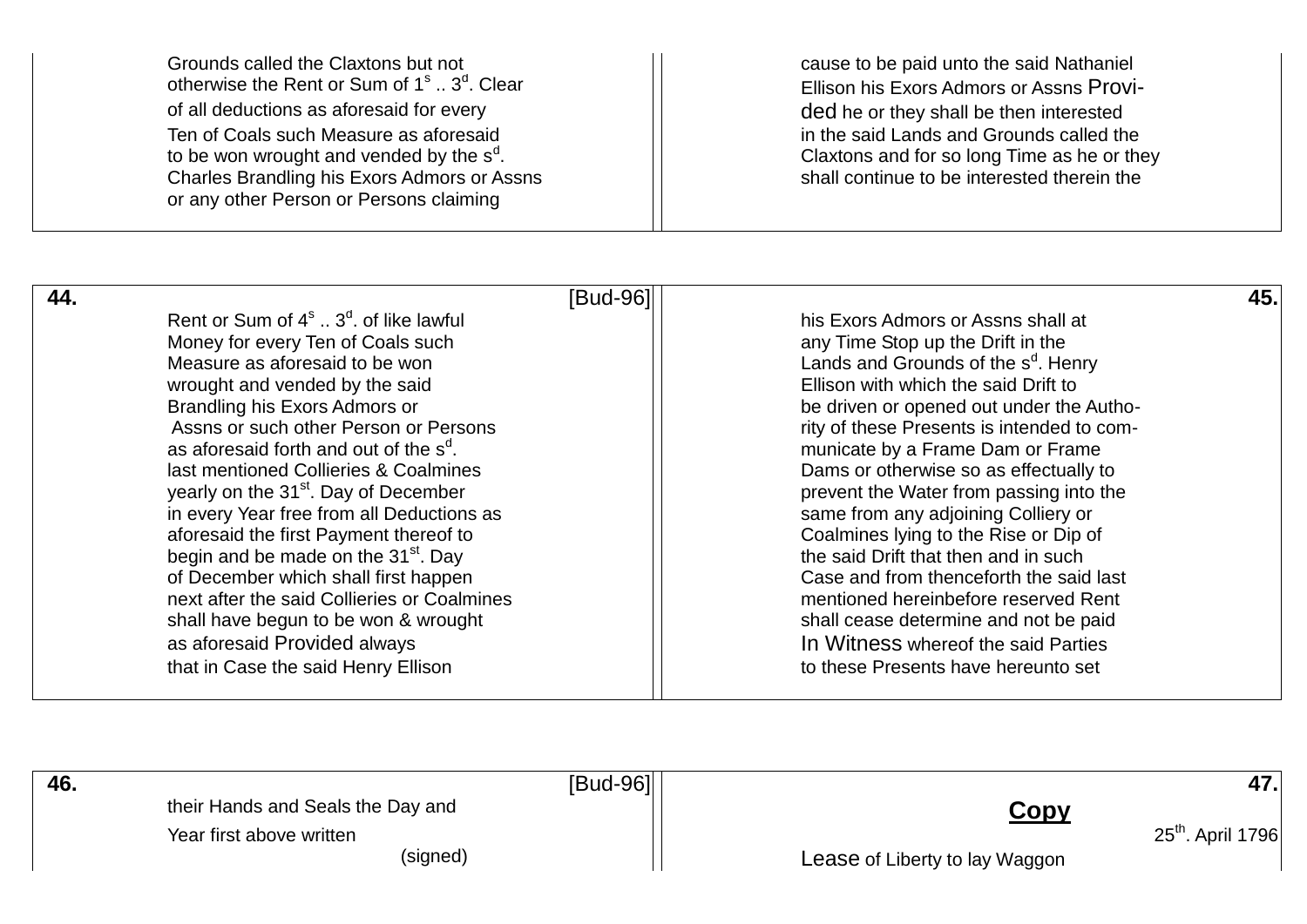|     | Sealed and delivered by<br>the above named Charles<br>Cha: Brandling (I.S.)<br>Brandling (being first<br>duly Stamped) in the<br>Presence of<br>$W^m$ . Grey – Greys Inn $\cup$                                                                                                                                                                                                                                                                                                                                                                                                                                                                                                                                            | Way for Leading Coals through Part of<br>Lands in the Parish of Gateshead called<br>the Claxtons<br>The Rev <sup>d</sup> : Nathaniel Ellison<br>to<br>William Surtees Esq: & others<br>p.                                                                                                                                                                                                                                                                                                                                                                                                                                                                                                                                        |     |
|-----|----------------------------------------------------------------------------------------------------------------------------------------------------------------------------------------------------------------------------------------------------------------------------------------------------------------------------------------------------------------------------------------------------------------------------------------------------------------------------------------------------------------------------------------------------------------------------------------------------------------------------------------------------------------------------------------------------------------------------|----------------------------------------------------------------------------------------------------------------------------------------------------------------------------------------------------------------------------------------------------------------------------------------------------------------------------------------------------------------------------------------------------------------------------------------------------------------------------------------------------------------------------------------------------------------------------------------------------------------------------------------------------------------------------------------------------------------------------------|-----|
| 48. | [Bud-96]                                                                                                                                                                                                                                                                                                                                                                                                                                                                                                                                                                                                                                                                                                                   |                                                                                                                                                                                                                                                                                                                                                                                                                                                                                                                                                                                                                                                                                                                                  | 49. |
|     | This Indenture made the<br>25 <sup>th</sup> . Day of April in the 36 <sup>th</sup> . Year<br>of the Reign of our Sovereign Lord George<br>the $3d$ , &c. and in the Year of our Lord<br>1796 Between the Rev <sup>d</sup> . Nathaniel<br>Ellison of the Town and County of<br>Newcastle upon Tyne Clerk of the one<br>Part and Will <sup>m</sup> . Surtees of the same<br>Town & County Esquire, George Waldie<br>of the same Place Esq. And Jasper<br>Harrison of Wickham in the County<br>of Durham Esq. of the other Part<br>Witnesseth that for and in con-<br>sideration of the Rents, Covenants,<br>Provisoes and Agreements hereinafter<br>reserved and contained on the Part<br>and Behalf of the said W.S. G.W. & | J.H. their Exors Admors or Assns<br>to be paid observed and performed and for<br>divers other good Causes and valuable<br>Considerations thereunto moving he the<br>said N.E. hath demised granted<br>and to farm letten and by these Presents<br>doth demise grant and to farm let<br>unto the said W.S. G.W. and J.H.<br>their Ex <sup>rs</sup> . Admors and Assns full and<br>free Liberty Licence Powetr & Authority<br>to and for the said W.S. G.W. and J.H.<br>their Exors Admors Workmen Servants &<br>Assns to enter upon all these two Fields<br>or Closes called the Chapel Field and<br>the Engine Field being Part and Parcel<br>of the Lands and Grounds called or known<br>by the Name of the Claxtons situate in |     |
| 50. | $[Bud-96]$                                                                                                                                                                                                                                                                                                                                                                                                                                                                                                                                                                                                                                                                                                                 |                                                                                                                                                                                                                                                                                                                                                                                                                                                                                                                                                                                                                                                                                                                                  | 51. |
|     | the Parish of Gateshead in the County<br>of Durham and to break the soil &<br>Ground thereof and to lay place and<br>fix thereon Sleepers Rails Wood Timber<br>Iron and other Materials for the<br>Making a Main Waggon Way Bye-                                                                                                                                                                                                                                                                                                                                                                                                                                                                                           | to be made and laid as aforesaid for the<br>leading and conveying all the Coals<br>Cinders Brasses and Materials of them<br>the $s^d$ . W.S. G.W. and J.H. their Exors<br>Admors & Assns which during the<br>Term hereby demised shall be won                                                                                                                                                                                                                                                                                                                                                                                                                                                                                    |     |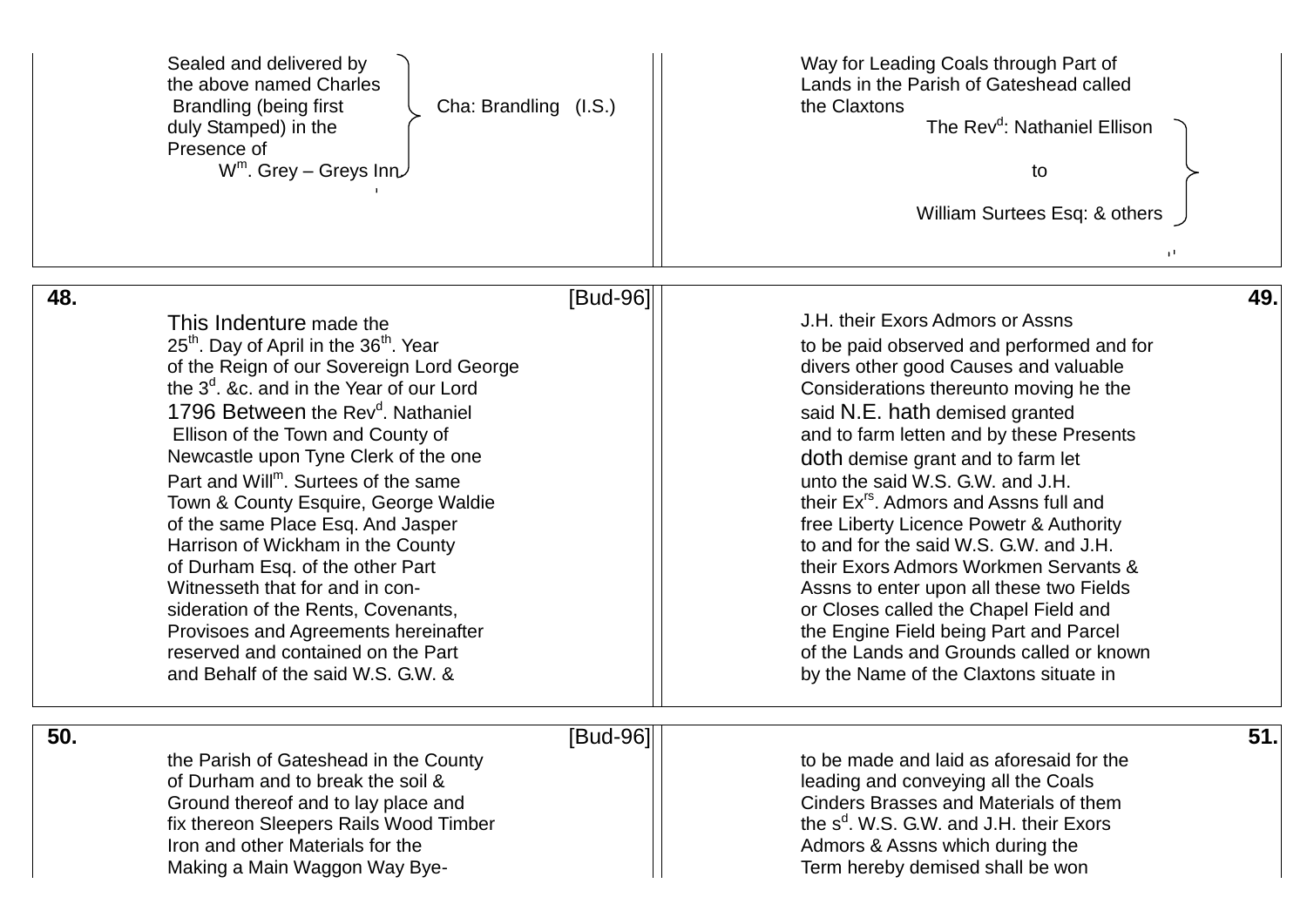|     | Way Side Way and Branches where<br>the same shall be necessary so as<br>the said W.S. G.W. and J.H. their<br>Exors Admors or Assns do not use more<br>than one Branch at the same Time<br>and for the same Purpose And | wrought obtained or gotten forth and out<br>of all that Colliery called Sheriff-hill<br>Colliery situated lying and being within<br>and under Gateshead Fell or Gateshead<br>Common in the County of Durham<br>and now in the Possession of them the |     |
|-----|------------------------------------------------------------------------------------------------------------------------------------------------------------------------------------------------------------------------|------------------------------------------------------------------------------------------------------------------------------------------------------------------------------------------------------------------------------------------------------|-----|
|     | also full And free Liberty Licence<br>Power and Authority to pass & repass                                                                                                                                             | said W.S. G.W. and J.H. and not any<br>other Coals whatsoever proceeding or                                                                                                                                                                          |     |
|     | on Foot or on Horseback or with Waggons<br>Wains carts or any other Carriages in                                                                                                                                       | wrought or to proceed or be wrought<br>forth or out of ant other Collieries or Coal-                                                                                                                                                                 |     |
|     | over upon and along the said Ways so                                                                                                                                                                                   | mines whatsoever Together also                                                                                                                                                                                                                       |     |
| 52. |                                                                                                                                                                                                                        | [Bud-96]                                                                                                                                                                                                                                             | 53. |
|     | with full and free Liberty to lead &                                                                                                                                                                                   | and free Liberty of Way Leave and Passage                                                                                                                                                                                                            |     |
|     | convey along the said Ways all materials                                                                                                                                                                               | in over upon along the said Waggon                                                                                                                                                                                                                   |     |
|     | Implements and Things whatsoever                                                                                                                                                                                       | Way Bye Way Side Way and Branches                                                                                                                                                                                                                    |     |
|     | necessary for the said Colliery but not                                                                                                                                                                                | together also with full Power Liberty                                                                                                                                                                                                                |     |
|     | for any other Use whatsoever And                                                                                                                                                                                       | and Authority for him the said N.E.                                                                                                                                                                                                                  |     |
|     | also full Power Licence & Authority                                                                                                                                                                                    | his Exors Admors and Assns to demise &                                                                                                                                                                                                               |     |
|     | to dig and get Earth Stones Gravel &                                                                                                                                                                                   | and grant to any Person or Persons whom-                                                                                                                                                                                                             |     |
|     | Rubbish for the amending & repairing                                                                                                                                                                                   | soever as far as the same shall not be                                                                                                                                                                                                               |     |
|     | the said Ways so as and upon Condition<br>that the s <sup>d</sup> . W.S. G.W. & J.H. their                                                                                                                             | repugnant to or inconsistent with the                                                                                                                                                                                                                |     |
|     | Exors Admors & Assns in using exer-                                                                                                                                                                                    | Powers Liberties and Privileges herein and<br>hereby granted full and free Liberty of                                                                                                                                                                |     |
|     | cising and enjoying the Liberties and                                                                                                                                                                                  | Wayleave and Passage for Waggons Wains                                                                                                                                                                                                               |     |
|     | Privileges aforesaid shall do or com-                                                                                                                                                                                  | Carts and other Carriages loaden or unloaden                                                                                                                                                                                                         |     |
|     | mit as little Waste Spoil Damage or                                                                                                                                                                                    | in over upon and along the said Waggon                                                                                                                                                                                                               |     |
|     | Interruption as possibly can or may be                                                                                                                                                                                 | Way Bye Way Side Way and Branches                                                                                                                                                                                                                    |     |
|     | (Except and always reserved unto the                                                                                                                                                                                   | He the said N.E. his Exors Admors or                                                                                                                                                                                                                 |     |
|     | said N.E. his Exors Admors and Assns                                                                                                                                                                                   | Assns paying to the said W.S. G.W. & J.H.                                                                                                                                                                                                            |     |
|     | forth and out of this present Demise full                                                                                                                                                                              |                                                                                                                                                                                                                                                      |     |
| 54. |                                                                                                                                                                                                                        | [Bud-96]                                                                                                                                                                                                                                             | 55. |

for every Ten of Coals which he the s<sup>d</sup>

or Assns or his or their Tenants or Farmers and Occupiers of the Lands and Grounds . called the Claxtons and his and their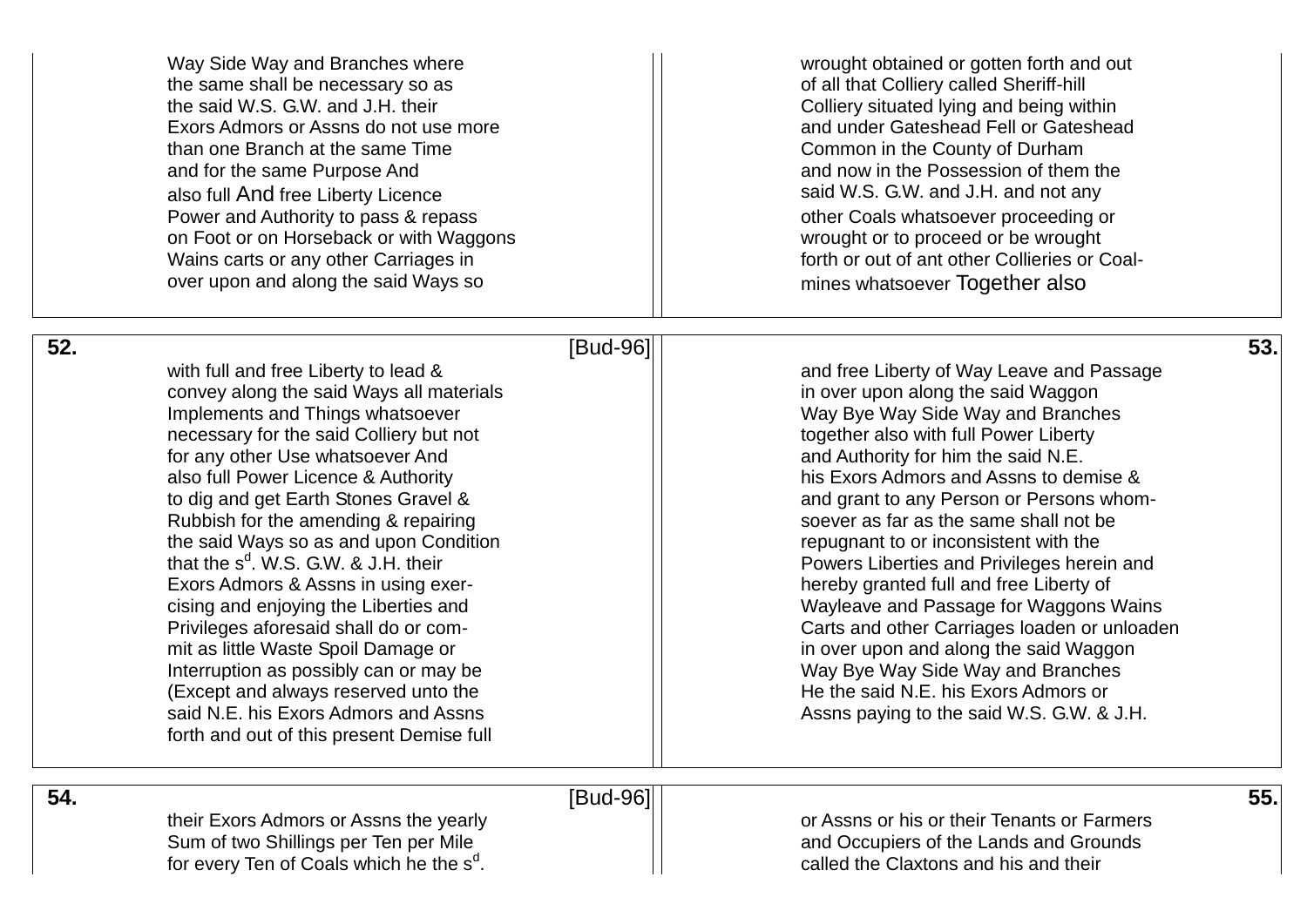over and along the said Waggon Way **or any other materials necessary for the** Bye Way Side Way and Branches and Management Cultivation or Convenience Winchester Measure or 22 Waggons at Network in the necessary for building or repairing any as may be the said W.S. G.W. & J.H. their Exors Admors or Assns or any Part their Exors Admors or Assns And also their thereof he and they giving no Hindrance full and free Liberty Power and Authority **or Interruption that can reasonably be** or Interruption that can reasonably be to and for the said N.E. his Exors Admors

N.E. his Exors Admors or Assns or his Servants Cattle Workmen Carts and or their Lessee or Lessees shall lead Carriages with Implements of Husbandry so in Proportion for a greater or lesser  $\Box$  of the said Lands and Grounds called the Said Lands and Grounds called the said Lands and Grounds called the said Lands and Grounds called the said Claxtons (to pass over and along the said 418 Bolls and each Boll 36 Gallons and the state of the Mays so to be made) and with all Materials 19 Bolls to a Waggon He the said N.E. **Farm Houses of other Houses on the said** his Exors Admors and Assns and his and Lands and Lands and grounds called the Claxons to their Lessee and Lessees giving as little pass over and along the said Ways so to be Hinderance Interruption or Disterbance matches and the made or used by the said W.S. G.W. and J.H.

 **56**

### **.** [Bud -96] **57.**

avoided to the said W.S. G.W. and J.H. Person or Persons his or their Exors Admors their Exors Admors or Assns or his or their Servants Agents and Workmen in also except full Powers and Authority to passing and repassing along the said and for the said N.E. Exors Admors Admors and Assns and his or their  $||$  Admors or Assns shall think fit or conve-Waggon Ways over and across the said and and except the Coals Cinders Brasses and Waggon Way Bye Way Side Way and Materials which shall be wrought or gotten over and along the same with Horses Wains hill Colliery and such Utensils Materials and Waggon Carts or any other Carriages what soever loaden or unloaden ao as such Place  $\vert$   $\vert$  about the same To have and to hold

and Assns that shall so uses the same And Ways And also except and always and Assns to Stop hinder or obstruct by any reserved unto the said N.E. his Exors  $||$  Ways  $\sim$  or and Means as the s<sup>d</sup>. N. E. his Exors Lessee and Lessees full Power & Authority nient all Carts Wains Waggons or any other to lay and place and from Time to Time to Carriages carrying or loaden with any Coals repair one or more Waggon Way or Things whatsoever (other than Branches and pass and repass through **Forth and out of the said Colliery called Sheriff-**Things as shall be provided for and used in and or Places of such Crossing be made repaired the said Waggon Way Bye Way Side Way and and kept at the Cost and Charges of such the **Branches** so to be made and laid as aforesaid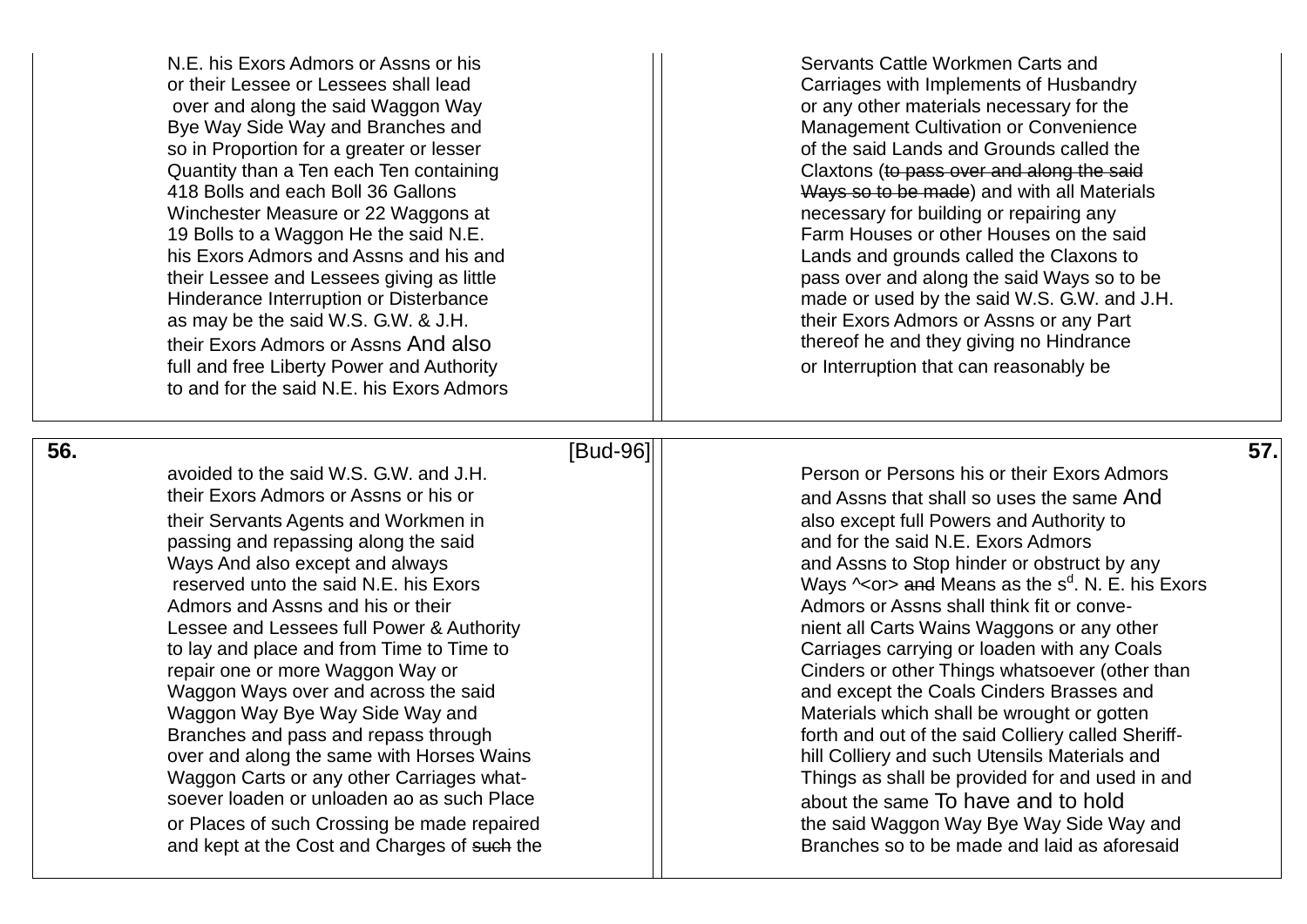| 58.                                                                                                                                                     | [Bud-96]                                                                                                                                                                                                                                                                                                                                                                                                                                                                                                                                                                                                                                                                                                                                                                                                                                                                                                                                                                                                                                                                                                                                                                                                                                                                                                                                                                                                                                                                                                                                                            |          |                                                                                                                                                                                                                                                                                                                                                                                                                                                                                                                                                                                                                                                                                                                                                                                                                                                                                       | 59. |
|---------------------------------------------------------------------------------------------------------------------------------------------------------|---------------------------------------------------------------------------------------------------------------------------------------------------------------------------------------------------------------------------------------------------------------------------------------------------------------------------------------------------------------------------------------------------------------------------------------------------------------------------------------------------------------------------------------------------------------------------------------------------------------------------------------------------------------------------------------------------------------------------------------------------------------------------------------------------------------------------------------------------------------------------------------------------------------------------------------------------------------------------------------------------------------------------------------------------------------------------------------------------------------------------------------------------------------------------------------------------------------------------------------------------------------------------------------------------------------------------------------------------------------------------------------------------------------------------------------------------------------------------------------------------------------------------------------------------------------------|----------|---------------------------------------------------------------------------------------------------------------------------------------------------------------------------------------------------------------------------------------------------------------------------------------------------------------------------------------------------------------------------------------------------------------------------------------------------------------------------------------------------------------------------------------------------------------------------------------------------------------------------------------------------------------------------------------------------------------------------------------------------------------------------------------------------------------------------------------------------------------------------------------|-----|
|                                                                                                                                                         | and the several Powers Liberties and Au-<br>thorities hereinbefore granted and demised<br>or mentioned or intended so to be with<br>their and every of their Appurtenances<br>(except as before is excepted) unto the said<br>W.S. G.W. and J.H. their Exors Admors<br>and Assns from the 30 <sup>th</sup> . Day of December<br>last past for and during and unto the full<br>End and Term of 9 Years from thenceforth<br>next ensuing and fully to be complete to and<br>ended Yielding and paying<br>therefore yearly and every Year during the<br>said Term of 9 Years hereby demised unto<br>the s <sup>d</sup> . N.E. his Exors Admors or Assns<br>the Yearly Rent or Sum of 50 £. of lawful<br>Money of Great Britain free & clear of<br>all Taxes Cesses Charges and deductions<br>whatsoever at two Days or Times in the                                                                                                                                                                                                                                                                                                                                                                                                                                                                                                                                                                                                                                                                                                                                    |          | Year (that is to say) the $30th$ . June and<br>the 30 <sup>th</sup> . December in every Year by even<br>and equal Portions the first Payment<br>thereof to begin and be made on the 30 <sup>th</sup> .<br>June next ensuing the Commencement of<br>the said Term whether the said Powers -<br>Liberties or Authorities hereby granted are ex-<br>ercised or not Provided always<br>nevertheless and upon Condition and is the<br>true Intent and Meaning of these Presents<br>and the Parties hereto that if the $sd$ . yearly<br>Rent hereinbefore reserved or any Part there-<br>of shall happen to be behind or unpaid by<br>the Space of 40 Days next over or after either<br>or any of the s <sup>d</sup> . Days or Times of Payment<br>whereon the same ought to be paid as aforesaid<br>then and such Case it shall and may be<br>lawful to and for the $s^d$ . N.E. his Exors |     |
| 60.<br>*<br>and all<br>Costs<br>and<br>Chages<br>in and<br>about<br>the<br>Stopping<br>taking<br>seizing<br>and<br>detaining<br>and<br>filling<br>every | [NB. Text between Red Brackets [ ] is vertically aligned]<br>Admors or Assns into and upon the<br>said Waggon Way Bye Way Side Way<br>and branches so to be made by Virtue<br>and in Pursuance of the Powers hereby<br>granted to enter and to stop seize and<br>distrain the Waggons Wains Carts and<br>Carriages and the Coals found therein<br>and the Horses drawing the same passing<br>or repassing in through over or along the<br>said Waggon Way Bye Way Side Way<br>and Branches and the same so seized and<br>distrained or any of them or any Part of<br>them to take with-hold detain and keep<br>or sell and dispose of for the Payment of<br><or and="" arear="" in="" money="" of="" so="" sums="" th="" unpaid<=""><th>[Bud-96]</th><th>Provided also if it shall happen that<br/>the said Yearly Rent hereinbefore reserved or<br/>any Part thereof shall be behind or unpaid<br/>by the Space of 60 Days next over or after<br/>^<either or=""> any of the said Days or Times whereon the<br/>same ought to be paid as aforesaid that then<br/>and in each such case and ~ from &gt; thenceforth it shall<br/>and may be lawful to and for the said N.E.<br/>his Exors Admors or Assns into and upon the<br/>said Waggon Way Bye Way Side Way and<br/>Branches so to be made as aforesaid or any Part<br/>thereof in the name of the whole to re-enter<br/>and the same to have again retain repossess<br/>&amp;enjoy as in his and their former Estate any<br/>Thing in these Presents contained to the contrary</either></th><th>61.</th></or> | [Bud-96] | Provided also if it shall happen that<br>the said Yearly Rent hereinbefore reserved or<br>any Part thereof shall be behind or unpaid<br>by the Space of 60 Days next over or after<br>^ <either or=""> any of the said Days or Times whereon the<br/>same ought to be paid as aforesaid that then<br/>and in each such case and ~ from &gt; thenceforth it shall<br/>and may be lawful to and for the said N.E.<br/>his Exors Admors or Assns into and upon the<br/>said Waggon Way Bye Way Side Way and<br/>Branches so to be made as aforesaid or any Part<br/>thereof in the name of the whole to re-enter<br/>and the same to have again retain repossess<br/>&amp;enjoy as in his and their former Estate any<br/>Thing in these Presents contained to the contrary</either>                                                                                                     | 61. |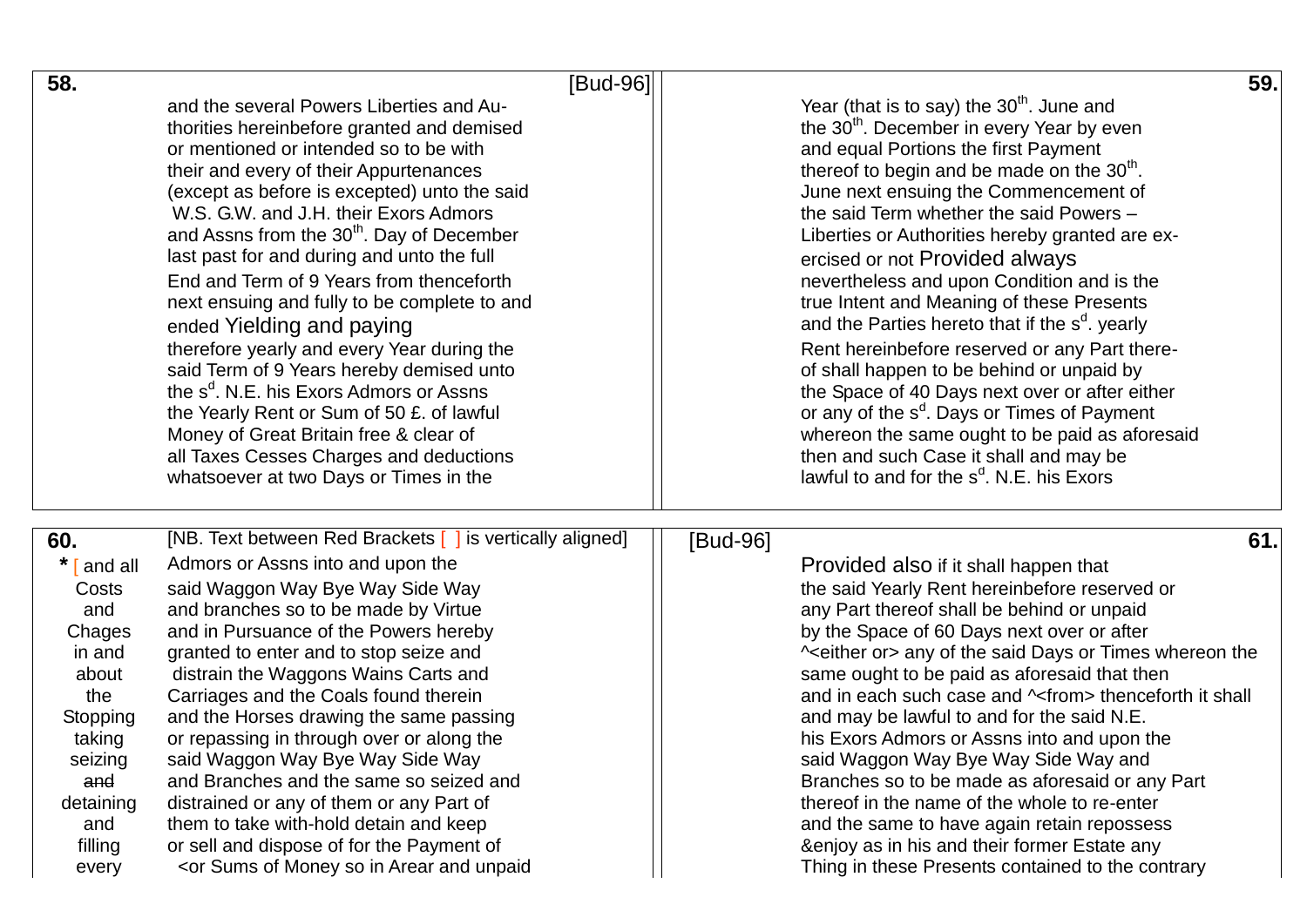| such<br>Distress ^ 1 | as afore $s^d$ .*><br>the said Rent ^ until the same shall be<br>fully satisfied and paid rendering the<br>Overplus (if any there be) to the $s^d$ . W.S. G.W.<br>and J.H. their Exors Admors or Assns                                                                                                                                                                                                                                                                                                                                                                                                                                                                                                                                    |          | notwithstanding And the said W.S.<br>G.W. & J.H. for themselves jointly and<br>severally and for their joint and several Heirs                                                                                                                                                                                                                                                                                                                                                                                                                                                                                                                                                                                                                                                                                                       |     |
|----------------------|-------------------------------------------------------------------------------------------------------------------------------------------------------------------------------------------------------------------------------------------------------------------------------------------------------------------------------------------------------------------------------------------------------------------------------------------------------------------------------------------------------------------------------------------------------------------------------------------------------------------------------------------------------------------------------------------------------------------------------------------|----------|--------------------------------------------------------------------------------------------------------------------------------------------------------------------------------------------------------------------------------------------------------------------------------------------------------------------------------------------------------------------------------------------------------------------------------------------------------------------------------------------------------------------------------------------------------------------------------------------------------------------------------------------------------------------------------------------------------------------------------------------------------------------------------------------------------------------------------------|-----|
| 62.                  | Exors and Admors do hereby covenant<br>promise and agree to and with the said<br>N.E. his Exors Admors and Assns &<br>every of them by these Presents in<br>Manner following (that is to say) That<br>they the said W.S. G.W. and J.H. their<br>Exors Admors or Assns shall and will<br>from Time to Time and at all Times<br>during the said Term hereby demised<br>well and truly pay or cause to be paid<br>unto the said N.E. his Exors Admors<br>or Assns the said yearly Rent or Sum of<br>50 £. hereinbefore reserved and made<br>payable on the Days and Times and in<br>Manner above mentioned for Payment<br>thereof according to the true Intent and<br>Meaning of these Presents And<br>also shall and will from Time to Time | [Bud-96] | and at all Times during the Term hereby<br>demised well and truly pay and discharge<br>all and all manner of Taxes Rates Charges<br>and Assessments Parliamentary or Parochial<br>whatsoever which during the said Term<br>shall be laid or imposed upon the s <sup>d</sup> . demised<br>Premises or any Part thereof And also<br>that they the said W.S. G.W. and J.H. their<br>Exors Admors or Assns shall and will from<br>Time to Time and at all Times during the<br>said Term at his and Their own proper Costs<br>and Charges maintain uphold and keep<br>the said Waggon Way Bye Way Side Way &<br>Branches And also all Gates Bars Posts &<br>Rails placed and to be placed upon the said<br>Waggon Way Bye Way Side Way and Branches<br>in by and with all and all Manner of needful<br>and necessary Reparations And also | 63. |
| 64.                  | that in such Parts of the said two Fields<br>where the Walls Hedges or Fences shall<br>be broken or laid open by the laying or<br>using the said Waggon Way Bye Way<br>Side Way & Branches they the said W.S.<br>G.W. and J.H. their Exors Admors or<br>Assns shall and will at their own proper                                                                                                                                                                                                                                                                                                                                                                                                                                          | [Bud-96] | him the said N.E. his Exors Admors or Assns<br>or to any of his Tenants or Farmers by horses<br>or other Cattle trespassing through Neglect or<br>Default of Repairing Maintaining Keeping<br>shut and locking the said Gates or Rails<br>And also shall and will from Time<br>to Time during the said Term within                                                                                                                                                                                                                                                                                                                                                                                                                                                                                                                   | 65. |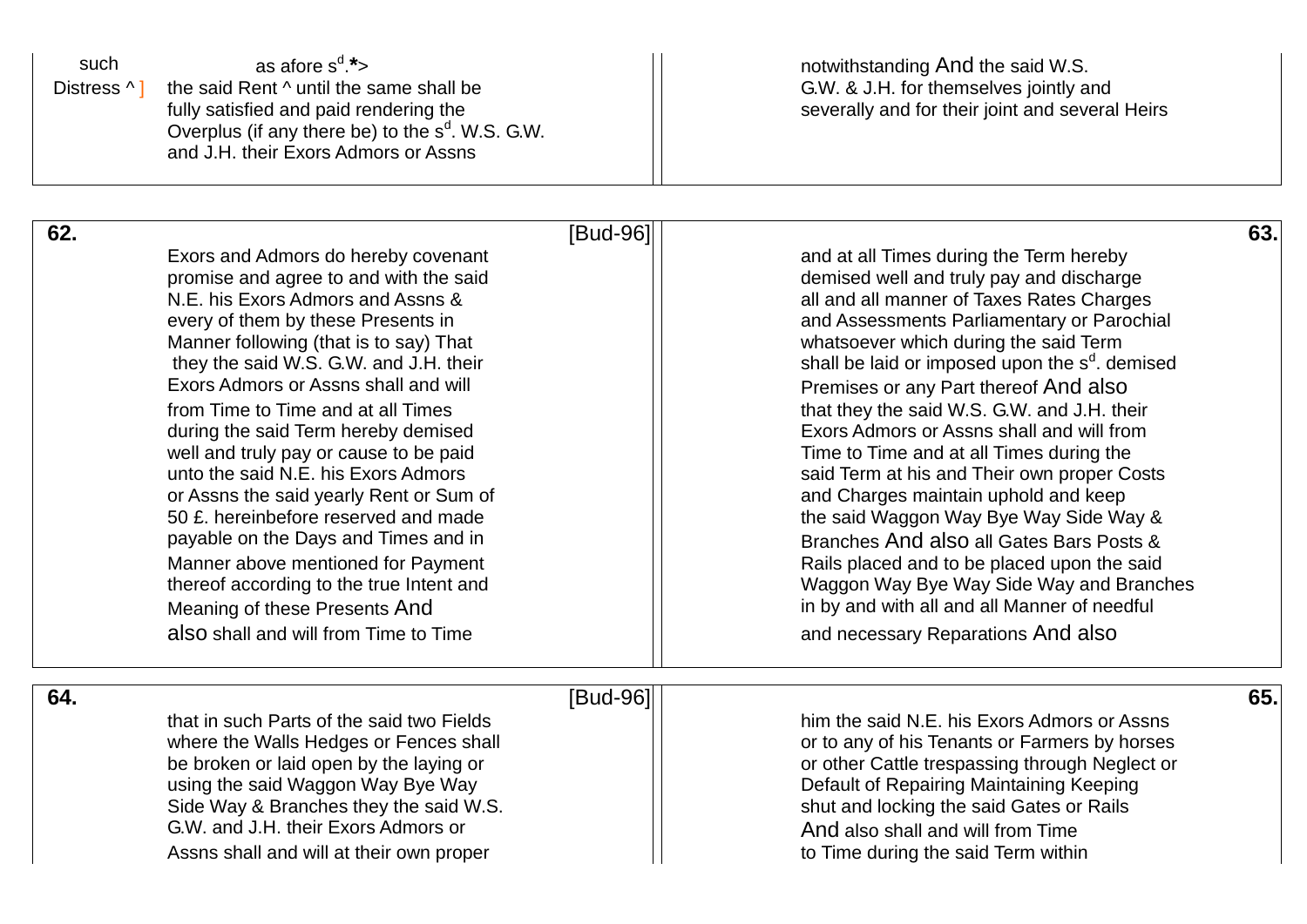|     | Costs and Charges immediately after such<br>Walls Hedges or Fences are broke set<br>fix place and maintain good & sufficient<br>Gates or Rails and Stoops and provide Locks<br>for the same and employ the Tenants or<br>Farmers of the said Lands and Grounds<br>called the Claxton to keep the same pro-<br>vided such Tenants or Farmers will keep<br>the same $\sim$ as > well and at as low a Price as<br>any other Person and to take Care as much<br>as may be that no Damage be done to                                                                                                                                                                                                                                | one Month after they shall be there^ <un>to re-<br/>quested pay or make sufficient Recom-<br/>pence and Satisfaction to the said N.E.<br/>his Exors Admors or Assns or to his or<br/>their Tenants or Farmers for all such<br/>Damages as shall happen by such Tres-<br/>pass or Trespasses as aforesaid And<br/>also shall and will from Time to Time during<br/>The said Term hereby demised on the Days<br/>on which the said Yearly Rent is appointed</un>                                                                                                                                                                                                                                                                |     |
|-----|--------------------------------------------------------------------------------------------------------------------------------------------------------------------------------------------------------------------------------------------------------------------------------------------------------------------------------------------------------------------------------------------------------------------------------------------------------------------------------------------------------------------------------------------------------------------------------------------------------------------------------------------------------------------------------------------------------------------------------|-------------------------------------------------------------------------------------------------------------------------------------------------------------------------------------------------------------------------------------------------------------------------------------------------------------------------------------------------------------------------------------------------------------------------------------------------------------------------------------------------------------------------------------------------------------------------------------------------------------------------------------------------------------------------------------------------------------------------------|-----|
| 66. | [Bud-96]                                                                                                                                                                                                                                                                                                                                                                                                                                                                                                                                                                                                                                                                                                                       |                                                                                                                                                                                                                                                                                                                                                                                                                                                                                                                                                                                                                                                                                                                               | 67. |
|     | to be paid as aforesaid well and truly<br>pay or cause to be paid to the said<br>N.E. his Exors Admors or Assns or<br>his or their Tenants or Farmers rea-<br>sonable Satisfaction for all Damages or<br>Spoil of Ground to be occasioned by the<br>making and using the said Waggon<br>Way Bye way Side Way & Branches<br>or by the Use or Exercise of all or any<br>of the Powers Liberties and Authorities<br>herein before demised such Satisfaction<br>to be adjusted and ascertained by two<br>indifferent Person one to be named by<br>the said N.E. his Exors Admors or Assns<br>or their Tenants or Farmers and the other<br>by the s <sup>d</sup> . W.S. G.W. and J.H. their Exors<br>Admors or Assns And in Case of | their Disagreement by a third Person<br>to be named by such two Persons And<br>shall and will within the Space of 6<br>Months next after the End or Expiration<br>or other sooner Determination of the said<br>Term if thereunto requested by the said<br>N.E. his Exors Admors or Assns well<br>and sufficiently level all and every the<br>Waggon Ways which they the said W.S.<br>G.W. and J.H. their Exors Admors or Assns<br>shall have made & used in Pursuance<br>of the Liberties Powers and Authorities<br>hereby demised so as that such Way or<br>Ways shall be fit for plowing And<br>further that they the said W.S.<br>G.W. and J.H. their Exors Admors or Assns<br>shall not and will not at any Time or Times |     |
| 68. | [Bud-96]                                                                                                                                                                                                                                                                                                                                                                                                                                                                                                                                                                                                                                                                                                                       |                                                                                                                                                                                                                                                                                                                                                                                                                                                                                                                                                                                                                                                                                                                               | 69. |
|     | during the Term hereby demised per-<br>mit or suffer any Person or Persons -                                                                                                                                                                                                                                                                                                                                                                                                                                                                                                                                                                                                                                                   | and Times hereinbefore appointed for the<br>Payment of the Rents hereby reserved the                                                                                                                                                                                                                                                                                                                                                                                                                                                                                                                                                                                                                                          |     |
|     | whomsoever to lead Coals Cinder or                                                                                                                                                                                                                                                                                                                                                                                                                                                                                                                                                                                                                                                                                             | Sum of $2^s \dots 6^d$ . for each and every Cart Waggon                                                                                                                                                                                                                                                                                                                                                                                                                                                                                                                                                                                                                                                                       |     |
|     | any other Things from any other Colliery                                                                                                                                                                                                                                                                                                                                                                                                                                                                                                                                                                                                                                                                                       | Wain or other Carriage so permitted to go or                                                                                                                                                                                                                                                                                                                                                                                                                                                                                                                                                                                                                                                                                  |     |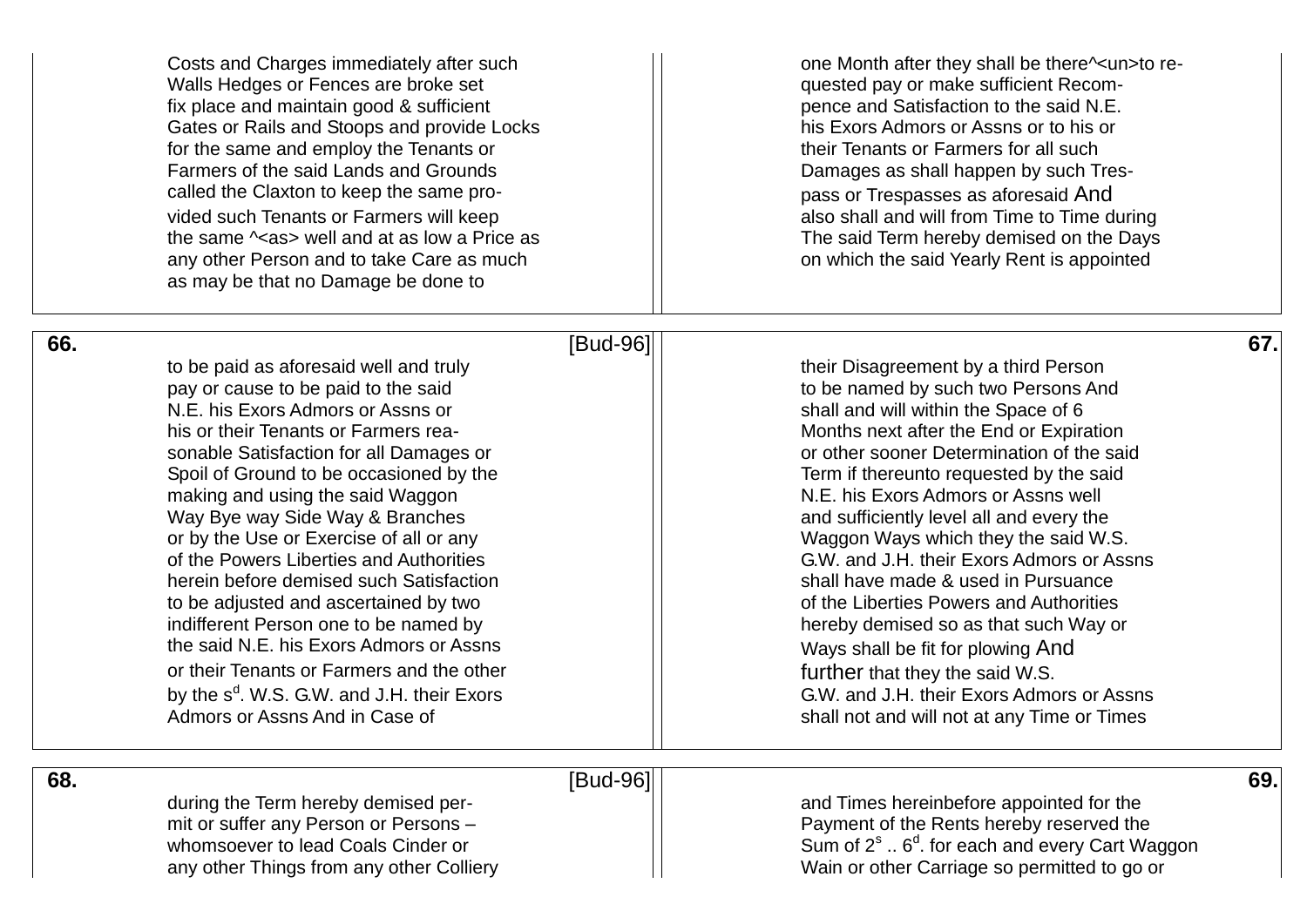of the Powers and Authorities hereby  $\vert$  And that it shall and may be lawful for and J.H. their Exors Admors or Assns shall permit or suffer any Coals Cinders and Grounds called Claxtons to have take or any other Things to be led along the lead and carry away and convert to his or said Waggon Way Bye Way Side Way or the said Waggon Use or Uses for the manuring & in such Cases they shall and will well and Time to Time to Time be found made or bred in or truly pay or cause to be paid unto the said ware to the said Waggon Way Bye Way Side-N.E. his Exors Admors or Assns at the Days

 **70**

**.** [Bud Way and Branches or any Parts thereof hereby demised peaceably and quietly his Exors Admors and Assns doeth hereby the said Waggon Way Bye Way Side Way covenant promise and agree to and with the said W.S. G.W. and J.H. their Exors **rities herein and hereby or intended to be** Manner following (that is to say) that it  $\lvert \rvert$  without the lawful Let Suit Trouble & shall and may be lawful to and for  $\hskip1cm \vert \hskip1cm \vert$  Molestation Interruption Eviction or Disthe s<sup>d</sup> yearly Rent hereby reserved and perfor ming all and every the Covenants and **by or under him them or any of them** Agreements herein mentioned & contained And Further in Case the said on their Parts to be paid and performed  $\vert$  N.E. his Exors Admors or Assns or his according to the true Intent and Meaning and  $\vert$  or their Lessee or Lessees shall during the

or Coalmines whatsoever along the said pass along the said Waggon Way Bye Way Waggon Way Bye Way Side Way and New Summary Side Way and Branches or any Part thereof Branches so to be made in Pursuance **From any other Colliery or Collieries** as aforesaid demised And if they the said W.S. G.W. the present Tenants or Farmers or any of the <sup>d</sup>. Lands Branches or any Part thereof from any improving his or other farm or Farms all the other Colliery or Collieries that then and Manure Dung or Compost which shall from

And the said N.E. for himself to have hold use occupy possess and enjoy and Branches Liberties Powers and Autho-Admors and Assns by these Presents in hereby demised (except as before excepted) turbance of the said N.E. his Exors Admors Admors and Assns (They paying the said **Active 2018) Active Service Control** or Assns or any other Person or Persons whatsoever lawfully claiming or to claim from of these Presents) from Time to Time Term is a set of these Presents) from Time to Time and at all Times during the said Term and along the said Waggon Way Bye Way Sideway

# -96] **71.**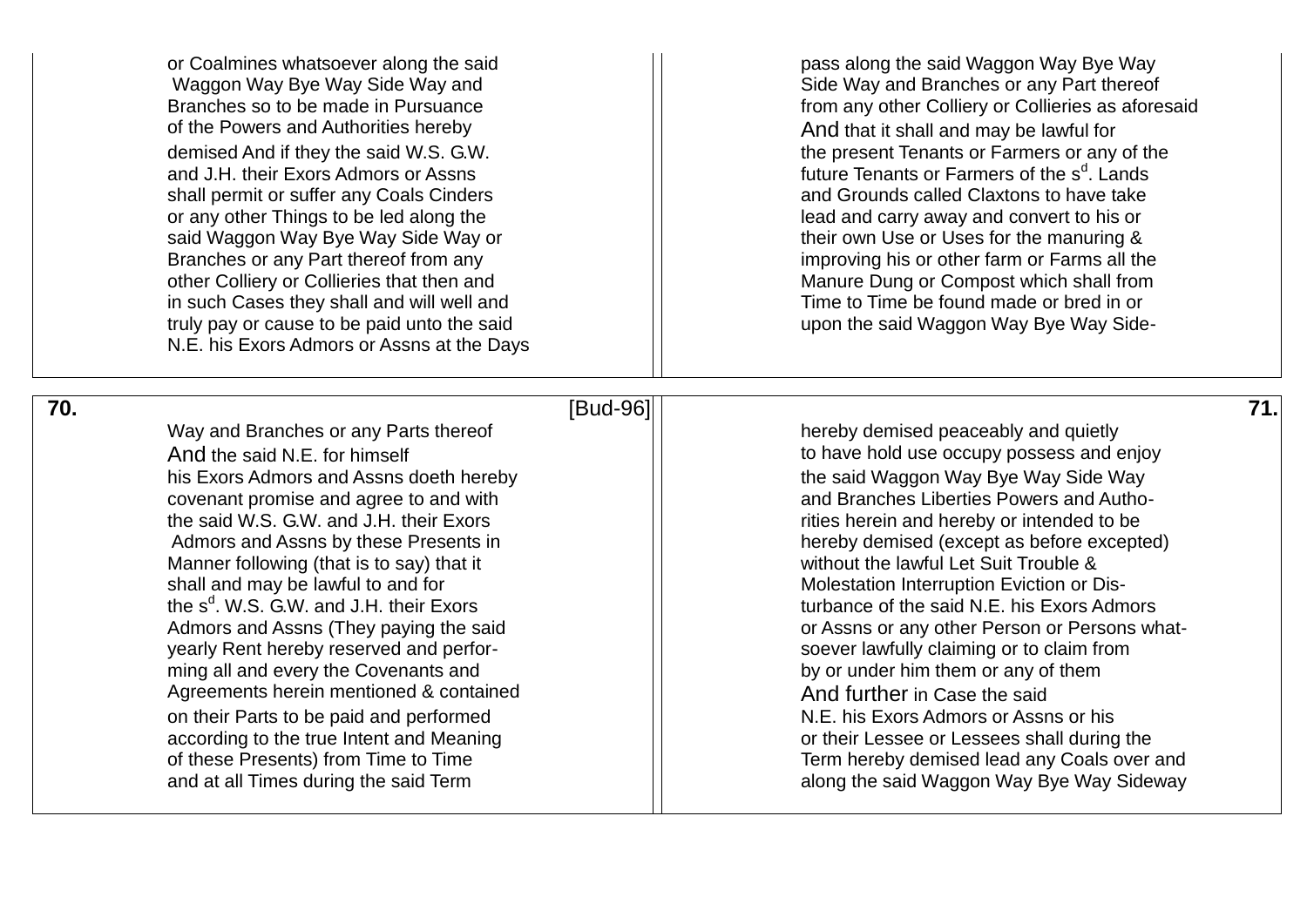| 72. | [Bud-96]                                                                     |                                                                                    | 73. |
|-----|------------------------------------------------------------------------------|------------------------------------------------------------------------------------|-----|
|     | and Branches so to be made by Virtue                                         | be made on such of the said Days as shall                                          |     |
|     | of the Powers hereincontained that then                                      | happen next after such Leading as afore-                                           |     |
|     | and in such Case and from thenceforth                                        | said And lastly it is hereby de-                                                   |     |
|     | he the said N.E. his Exors Admors or                                         | clared and agreed by and between all the                                           |     |
|     | Assns or his or their Lessee or Lessees                                      | said Parties to these Presents that in                                             |     |
|     | shall and will well and truly pay or                                         | Case any Dispute or Difference shall                                               |     |
|     | cause to be paid unto the said W.S.                                          | happen to arise between the $sd$ . N.E. his                                        |     |
|     | G.W. and J.H. their Exors Admors or                                          | Exors Admors or Assns and the said W.S.                                            |     |
|     | Assns the yearly Rent or Sum of 2 <sup>sh</sup> .                            | G.W. and J.H. their Exors Admors or Assns                                          |     |
|     | per Ten per Mile for every Ten of                                            | touching and concerning the said Waggon                                            |     |
|     | Coals (such Measure as aforesaid) that                                       | Wat Bye Way Side Way and Branches or                                               |     |
|     | shall be led over and along the said                                         | the Exercise and Enjoyment of any of the                                           |     |
|     | Waggon Way Bye Way Side Way and                                              | Powers and Authority hereby demised                                                |     |
|     | Branches The same to be paid at two Days                                     | or any other Matter or Thing herein                                                |     |
|     | or Times in the Year (that is to say) the                                    | contained that in every such Case the                                              |     |
|     | 30 <sup>th</sup> . Day of June and the 30 <sup>th</sup> . Day of             | same shall within the Space of One                                                 |     |
|     | December the first Payment to begin and                                      | Calendar Month after such Difference                                               |     |
| 74. | [Bud-96]                                                                     |                                                                                    | 75. |
|     | shall happen be referred to two in-                                          | declared that in Case of any such Difference                                       |     |
|     | different Persons one to be chosen by                                        | as aforesaid arising and either the said                                           |     |
|     | the said N.E. his Exors Admors or                                            | N.E. his Exors Admors or Assns or the said                                         |     |
|     | Assns and the other by the said W.S.                                         | W.S. G.W. and J.H. their Exors Admors or                                           |     |
|     |                                                                              |                                                                                    |     |
|     |                                                                              |                                                                                    |     |
|     | G.W. and J.H. their Exors Admors or<br>Assns and in Case such two Persons    | Assns shall neglect to appoint a Person                                            |     |
|     |                                                                              | Arbitrator as aforesaid for the Space of<br>one Calendar Month after Notice shall  |     |
|     | shall not agree in their Determination<br>then the same shall be settled and | have been given in Writing or left at the                                          |     |
|     | determined by a third Person to be                                           | usual Place of Abode of the said N.E.                                              |     |
|     | chosen by two Persons for that                                               | his Exors Admors or Assns by the said                                              |     |
|     | Purpose The Awards of the said two                                           | W.S. G.W. and J.H. their Exors Admors or                                           |     |
|     | Persons to be made within two                                                | Assns or left at the usual Place of abode                                          |     |
|     | Calendar Months after their Appoint-                                         | of the said W.S. G.W. and J.H. their Exors                                         |     |
|     | ment and the Award of such third                                             | Admors or Assns by the said N.E. his Exors                                         |     |
|     | Person to made within one Month                                              | Admors or Assns of the Appointment of<br>an Arbitrator by the said Party so giving |     |